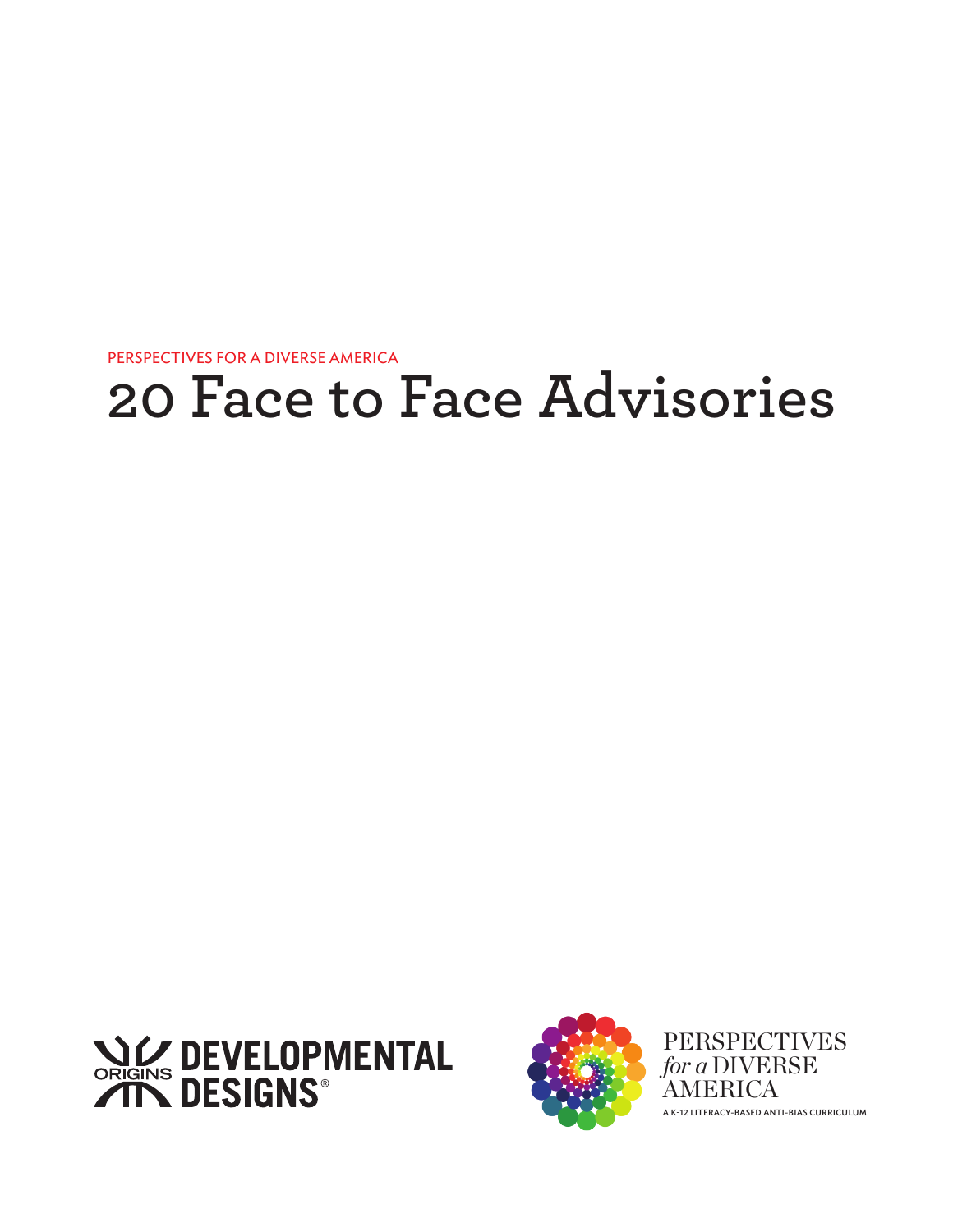# **20 Face to Face Advisories**

Teaching Tolerance is proud to partner with The Origins Program ([originsonline.org/](http://originsonline.org/about) [about](http://originsonline.org/about)) to present 20 advisory activities selected from *Face to Face Advisories: Bridging Cultural Gaps in Grades 5-9* by Linda Crawford [\(originsonline.org/bookstore/](http://originsonline.org/bookstore/face-face-advisories) [face-face-advisories](http://originsonline.org/bookstore/face-face-advisories)).

#### **PURPOSE OF ADVISORY ACTIVITIES**

When properly facilitated, advisory period can be a time for the authentic relationship and community building that students need to feel safe and supported in their schools. School must be relevant and engaging to adolescents before they will make an effort to do what schools ask of them. "A homeroom or advisory at the start of the day, when properly structured to meet adolescent needs, can promote social development, assist students in their academic programs, facilitate positive involvement among teachers, administrators, and students, and provide adult advocacy and a positive climate in the school community" (*Middle Grades Research Journal,* Fall 2011, page 148).

The meetings in *Face to Face Advisories: Bridging Cultural Gaps in Grades 5-9* expose students to diverse perspectives and guide them to understand those perspectives and to critically and honestly analyze ideas from a variety of cultures. It all happens through safe, engaging, guided peer-to-peer activities that build social emotional skills and connections across differences.

Students greet each other respectfully and then share interesting, meaningful activities that draw them together. They become more open to diverse people and cultures, ready to take a stand for equity. Such connections and understandings help create the optimal social emotional conditions for learning. They foster awareness of social biases and reveal possibilities for transforming them.

The 20 advisory meetings selected for Teaching Tolerance provide a sample of the movement *Face to Face Advisories* makes from awareness to action. They are grouped by the domains of Teaching Tolerance's Anti-bias Framework: Identity, Diversity, Justice and Action, with five advisories in each domain.

#### **TWO ADVISORY FORMATS**

Each advisory activity includes a goal, meeting components and teacher tips, and there are two types of Face to Face advisories—Circle of Power and Respect (CPR) and Activity Plus (A+). Both formats create a safe, inclusive atmosphere in which students and their teachers may learn about each other and grow closer—even when discussing challenging subjects like racism and heterosexism.

For a detailed discussion of the *Developmental Designs* CPR and A+ advisory meeting structures, see *The Advisory Book* [\(originsonline.org/bookstore/advisory-book-revised-edition-0](http://originsonline.org/bookstore/advisory-book-revised-edition-0)).

#### **CPR ADVISORY FORMAT**

The Circle of Power and Respect (CPR) format for advisories is ideal for creating inclusive communities. Each activity contains four key components:

**Daily News**—Previews the advisory activity's focus and helps students shift into thinking gear as they transition from home to school.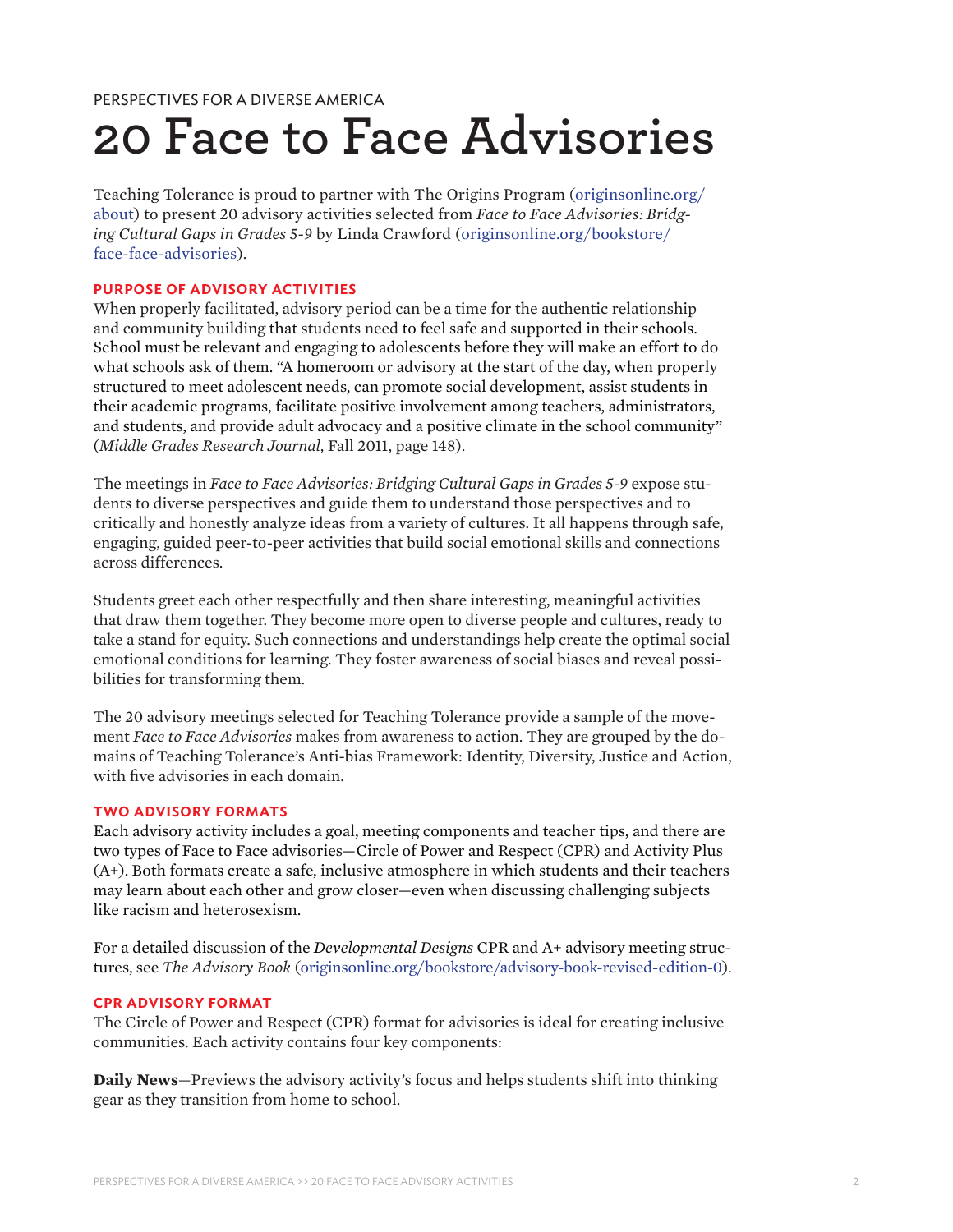**Greeting**—Teaches students to respectfully greet someone they hardly know or don't particularly like.

**Share**—Provides time to talk about daily issues as well as challenging topics like bias, discrimination, justice and acceptance.

**Activity**—Connects students through play and activities that allow them to voice their opinions and discover commonalities.

#### **ACTIVITY PLUS (A+) ADVISORY FORMAT**

The A+ format allows more time for the final activity, which allows students to reflect on the implications of what they have learned or thought or heard—for them personally, for the school community and/or for society.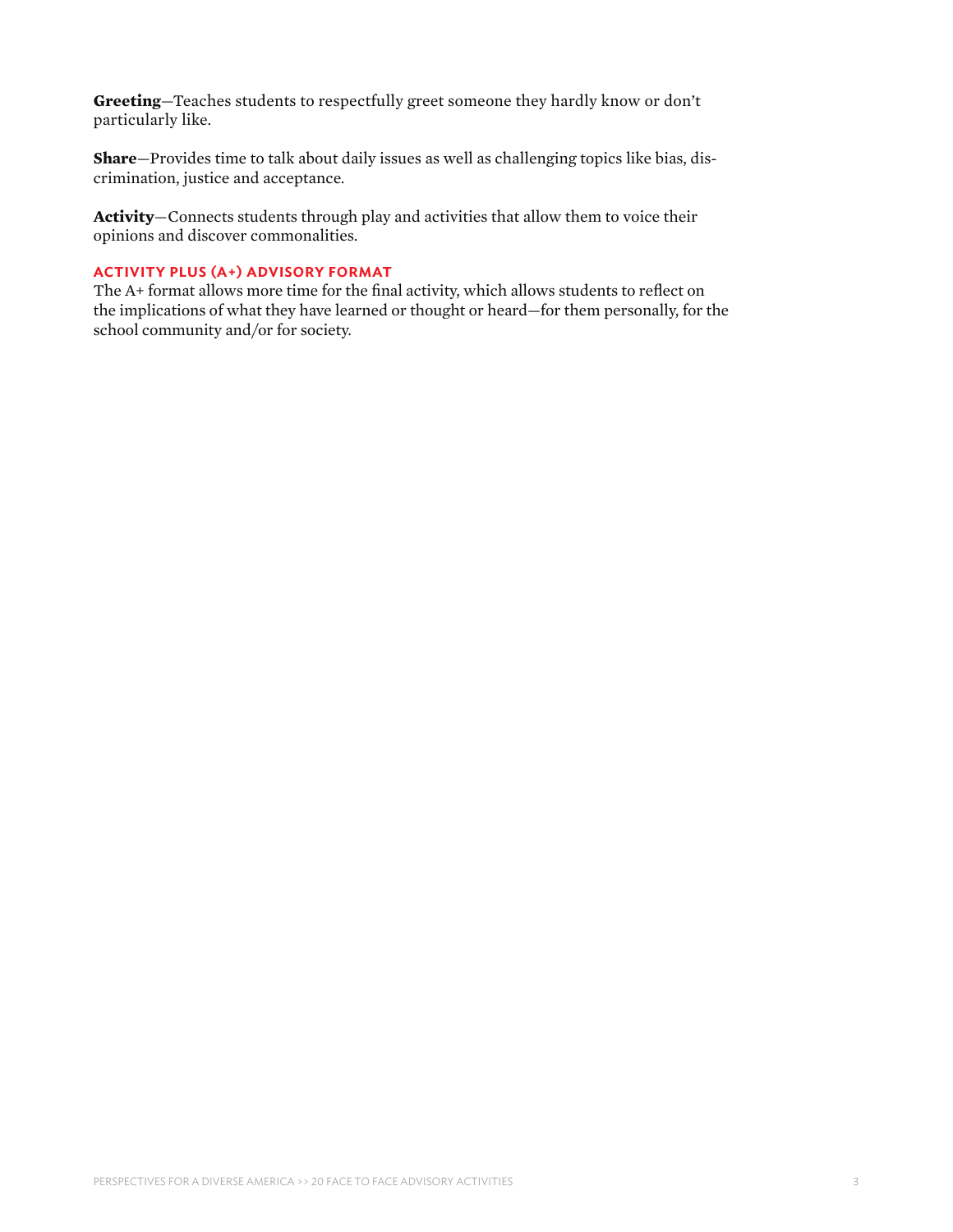## Identity Advisory 1 (CPR) *Advisory goal: Know one another culturally.*

#### **DAILY NEWS (WRITTEN MESSAGE TO STUDENTS)**

Ciao, friends! (Italian)

Be thinking about an informal greeting you can use to greet the person next to you today. The sharing question today will be: What do you know about the meaning of your name and why your family chose it? We'll be looking for volunteers to share out.

#### **GREETING**

#### **Informal English Greeting**

A selected student begins. She greets the student to her right using informal English (e.g., "Howdy, \_\_\_\_\_."). The greeted student responds repeating the first student's language then turns to the next person and greets her with the same or a different informal greeting. The process is repeated around the circle. All greetings must include the person's name.

● Informal English Greeting examples: "Hi, \_\_\_\_." "Howdy, \_\_\_\_." "How's it going, \_\_\_\_?" "S'up, \_\_\_\_?" "Hey,  $\frac{1}{2}$ "

#### **SHARE**

#### **Partner Share on Topic**

Partners share their answers to these questions: "What do you know about the meaning of your name and why your family chose it? Was it because they liked the sound of it? Were you named for someone? Does your name have special meaning?"

Students share on topic for a specific length of time with a time warning halfway through the share to ensure balanced sharing/listening. Afterward, volunteers share out to the whole group.

**E** Suggest that students who do not know about the significance of their given names ask about it at home. Students could decide to include the information in the shares they begin developing in Identity Advisory 2. To lessen any discomfort students may have about a lack of information about their names, assure all that this will be just one of many items that might comprise the shares.

#### **ACTIVITY**

#### **When the Cold Wind Blows**

Students sit in a circle. One student stands in the middle of the circle, and his chair is removed. He says, "When the cold wind blows, it blows for anyone who \_\_\_\_\_," filling in the blank with a category such as "has a dog" or "is left-handed." Everyone who fits that category rises and quickly finds a new place to sit, including the person in the middle. The one student who doesn't find a seat stands in the center of the circle and continues the game by saying, "When the cold wind blows, it blows for anyone who \_\_\_\_\_," naming a new category. The activity continues for several rounds.

k For this game, in order to learn more about each other's lives, limit categories to ones that relate to interests, hobbies and family, rather than allowing students to focus, say, on clothing or appearance. For example, the cold wind blows for anyone who

- has more than two siblings
- has moved in the last year
- speaks more than one language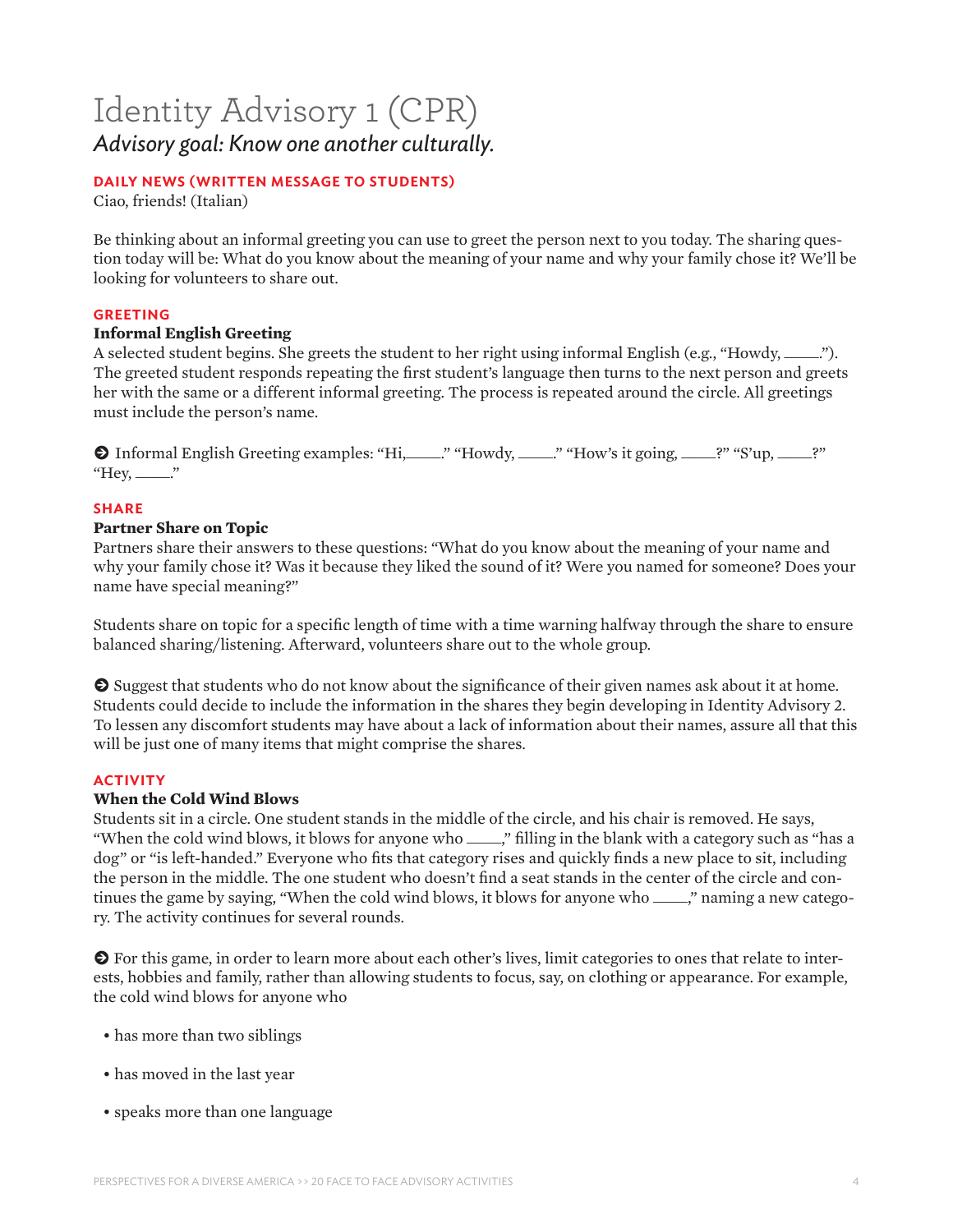- is the oldest child in the family
- has a grandparent living with them
- enjoys playing a sport
- enjoys music
- has a hard time getting up in the morning

k Model and practice safe chair changing before playing, including how to claim a chair by tagging it first, so students know how to move quickly and safely during the game.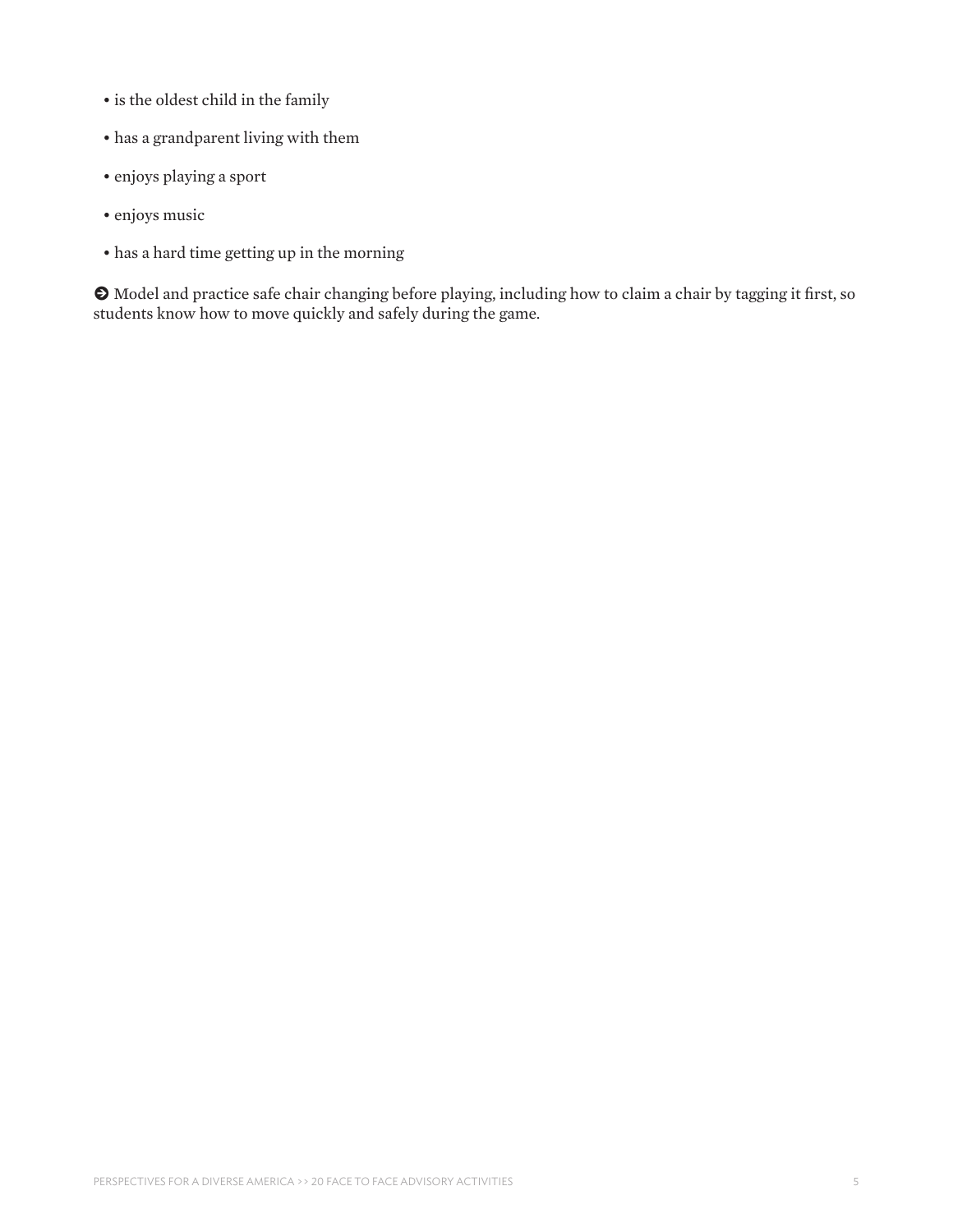# Identity Advisory 2 (CPR)

### *Advisory goal: Learn how to share about your identity by describing the cultural influences that have shaped you.*

#### **DAILY NEWS**

Bienvenidos, students! (Spanish)

Today I will do an Identity Share and describe ways that my culture has influenced me and helped shape my identity. On other days, I hope some of you will also be amenable to doing an Identity Share so we can learn about some ways that your culture has influenced your life.

#### **GREETING**

#### **High-Five Greeting**

In sequence around the circle, students greet each other with a high-five. For example, Kim says, "Hi, Ahmed," and gives him a high-five. He replies, "Hi, Kim," and gives her a high-five.

#### **SHARE**

#### **Identity Share by Teacher on Topic**

The teacher explains ways that his culture has shaped his identity.

 $\odot$  Model this share format by going first. Familiarize yourself with the Identity Share Guidelines, and use them to design your share. Explain that students will have a chance to develop and do an Identity Share in the near future.

#### **IDENTITY SHARE GUIDELINES**

If you're not sure how to share what you want people to know about your culture, try some of the suggestions in the list below.

- Bring one or two objects that represent part(s) of your life and culture.
- Describe how the following things have influenced you:
	- family traditions and characteristics (e.g., family members, favorite activities, holidays, customs, religion, foods you eat, native languages, attitudes toward education, family rules)
	- physical environment and neighborhood
	- race and ethnicity
	- appearance
	- media/advertising
	- gender
	- school
	- law and government
	- economics (e.g., how much money your family has)
- Describe the origins of your name and why it was chosen for you.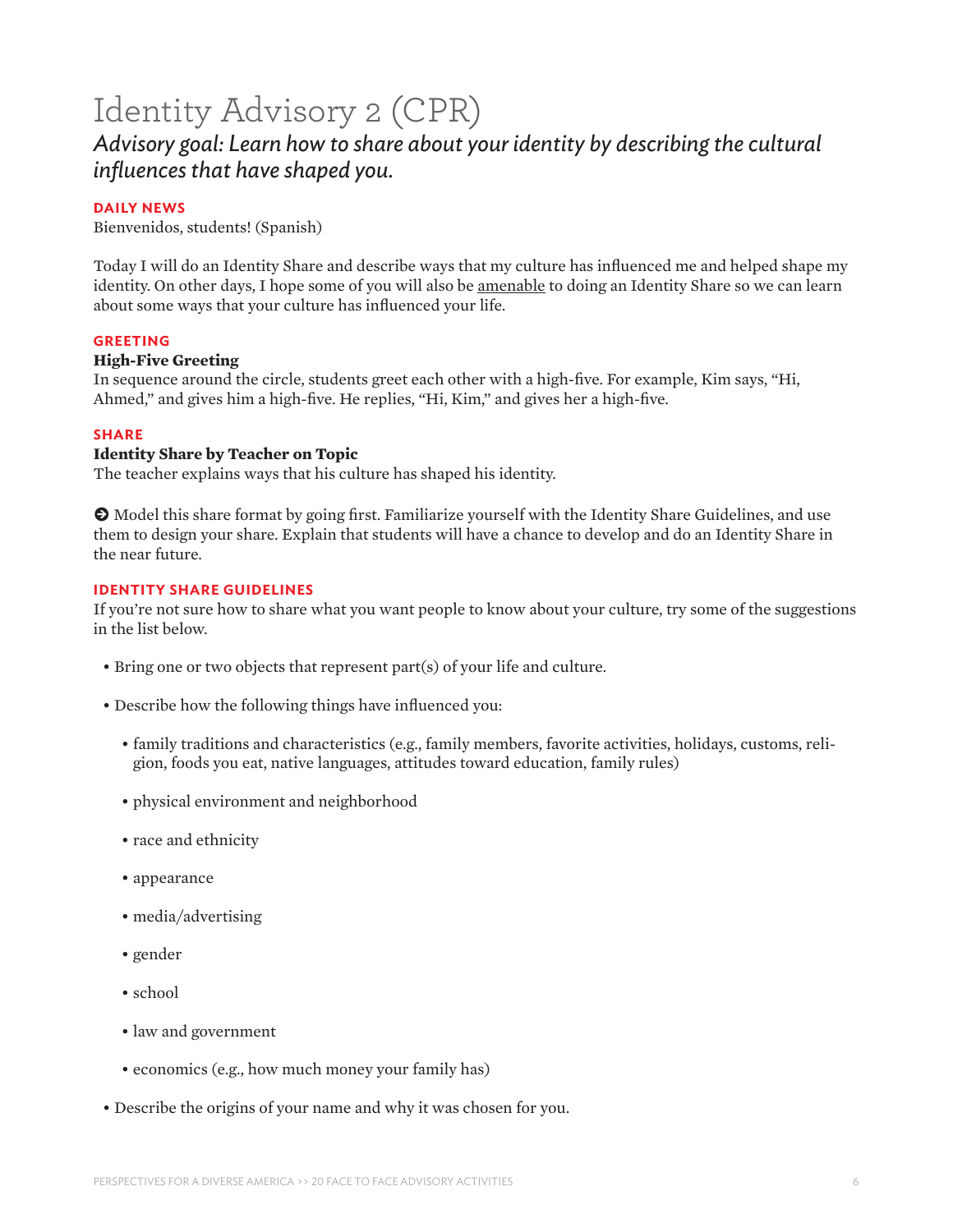- If your ancestors weren't indigenous (native) to the United States, describe the countries from which they came.
- Explain the work the adults in your family do at home, in the community or at paid jobs.
- List the responsibilities you have in your family.
- Describe one way your family has supported you.
- Describe what other aspects of your life have influenced who you are.

 $\odot$  Before you share, establish audience guidelines. Ask the students, "What do supportive listening and participation look, sound and feel like?" See below for suggestions. After you share, direct the audience to ask questions or make relevant comments, allowing you to fill out your story by responding. Post the Identity Share Guidelines from which the audience can draw questions about topics the share hasn't already covered. Encourage students to ask open-ended questions (e.g., "How do you feel about having to take care of your little sister?" "In what ways does advertising affect how you dress?" "What does your mom say about how you dress and wear your hair?").

#### **Audience Guideline Suggestions**

- Focus on the sharer, not on yourself or fellow audience members.
- Listen actively and get ready to comment or ask questions about the share. Even if you don't get to ask or comment, preparing helps you be an active listener.
- Be ready to support with details any opinions you express.
- Listen to other people's questions; you will get more out of the answers, and you can avoid repeating someone else's question.
- Listen and watch for interesting, original, entertaining, enlightening and well-expressed aspects of the share, and be ready to comment on them.
- Think about whether and how the performance could be improved. Be ready to offer respectful suggestions if they are invited. If a comment won't help the sharer, say it another way, or don't say it.

**O** Now that you have modeled the Identity Share for students, give them the Identity Share Guidelines and a week or two to prepare Identity Shares of their own. If you want advisory content suggestions for the interim, see the *Developmental Designs* online resources [\(originsonline.org/educator-help#for-middle-level\)](http://originsonline.org/educator-help#for-middle-level) or *The Advisory Book* ([originsonline.org/bookstore/advisory-book-revised-edition-0](http://originsonline.org/bookstore/advisory-book-revised-edition-0)) for ideas on greetings, share topics and activities.

#### **ACTIVITY**

#### **Shuffle 'Em Up**

Students sit in a circle and write their names on large note cards. On the teacher's prompt, "Shuffle 'em up*,*" students switch cards with one or more other players, then hold the new one in front of them like a name tag. A selected student stands in the middle of the circle. He rearranges the cards in students' hands as quickly as possible so that everyone is once again holding his own name card. If there is time, when all students have their own names back, the teacher may say again, "Shuffle 'em up."

**O** If students do not know each other's names well, each student can hold up her own name card and say the name out loud before the first round of Shuffle 'Em Up. This will familiarize everyone with the names and their correct pronunciation and help avoid embarrassment.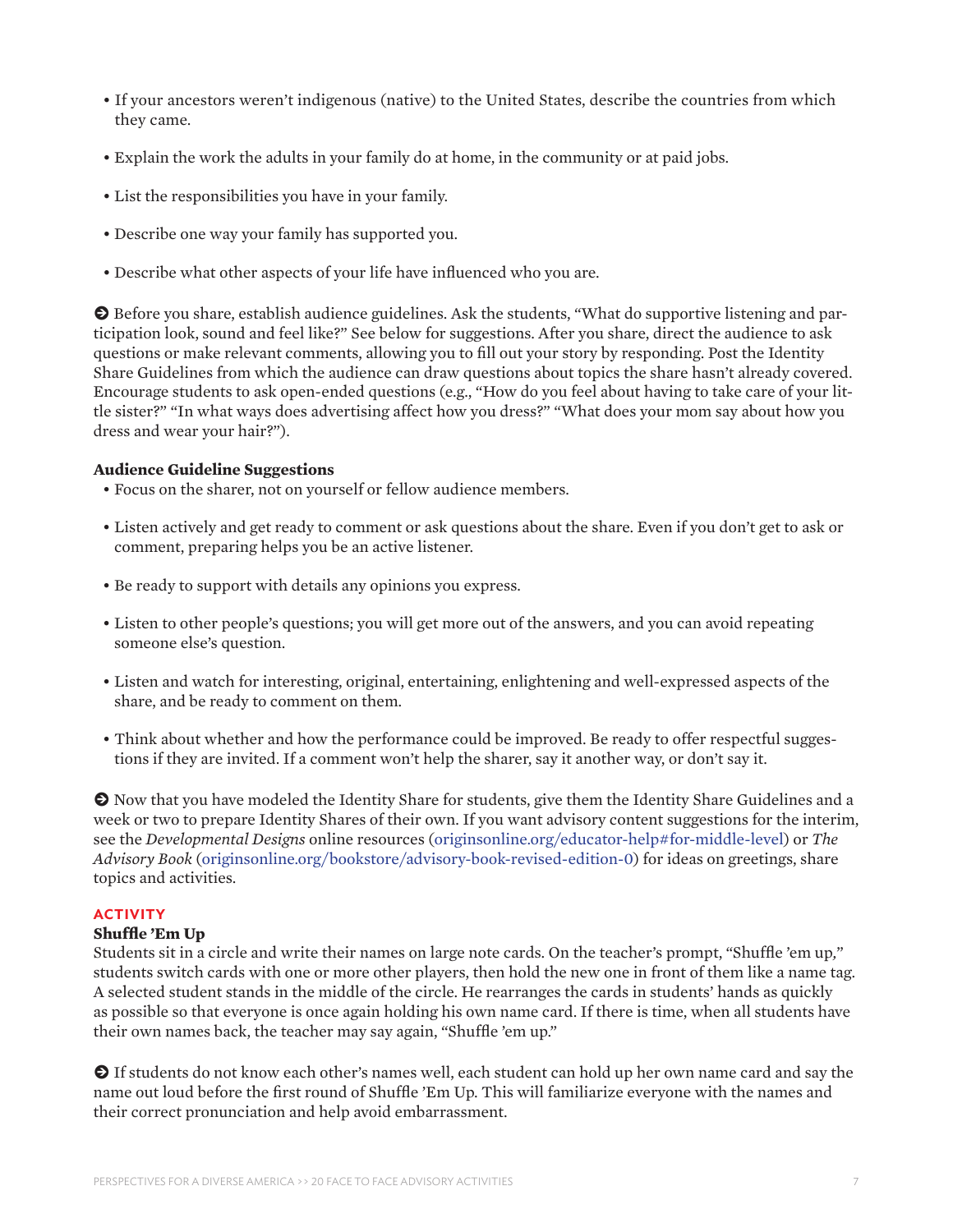# Identity Advisory 3 (CPR)

### *Advisory goals: Become more able to describe your culture and how it has shaped you. Learn about each other's cultures.*

#### **DAILY NEWS**

Good morning, good listeners!

Today \_\_\_\_\_ and \_\_\_\_\_ will be doing the first student Identity Shares. Use your attentive listening skills, and be ready to ask interesting questions.

**O** Plan additional advisory meetings for more student Identity Shares.

#### **GREETING**

#### **Basic "Good Morning" Greeting**

A selected student begins. She greets the student next to her in the circle, "Good morning, \_\_\_\_\_"; the person greeted responds, "Good morning, \_\_\_\_\_," then turns to the person next to her and greets her. The process is repeated around the circle. The audience's job is to watch each greeting politely and quietly.

#### **SHARE**

#### **Identity Share by Student Volunteer on Topic**

The student explains ways that her culture has shaped her identity.

As support for the sharer and the audience, post the Identity Share Guidelines from Identity Advisory 2*.* If the pace seems to lag, prompt questions by directing the audience to the list. Listen carefully to the questions the audience asks of a sharer, and intervene if a question seems to make the sharer uncomfortable. Establish that the audience will close the shares with a brief acknowledgment (see more below).

k Watch over the conversation to make sure students present a balanced picture. As needed, direct students to

- notice similarities and differences
- balance stories of victimization of one culture by another with descriptions of celebrations of joyful, productive aspects of cultures
- share both negative and positive facts and emotions about cultures

You can help maintain balance in the conversation by interjecting a question. If the sharer's emphasis is on how different a culture is from others, ask about broadly shared characteristics (e.g., "Is there an age when a boy or girl is considered an adult?" "Is there a holiday when families gather and relax together?"). If the share emphasizes persecution, ask questions that might bring out sources of strength or hope (e.g., "Are leaders and others working for peace at this time?"). If facts are overemphasized, ask a question about feelings (e.g., "Do you like being a member of a large family? What are the advantages and disadvantages?").

 $\bullet$  Acknowledge students who do Identity Shares. The audience can do [a cheer](http://www.originsonline.org/educator-help/cheers) (originsonline.org/educator-help/cheers) for the sharers or offer comments about what they specifically appreciated in the shares. Comments should be specific and descriptive, not general praise such as "You were great." The social skill of giving a compliment requires thinking in order to be authentic: What specifically was interesting in the share? What specifically was something you admired or something you learned? Empty praise doesn't mean much, but a thoughtful compliment can mean a lot to the sharer, especially coming from a peer.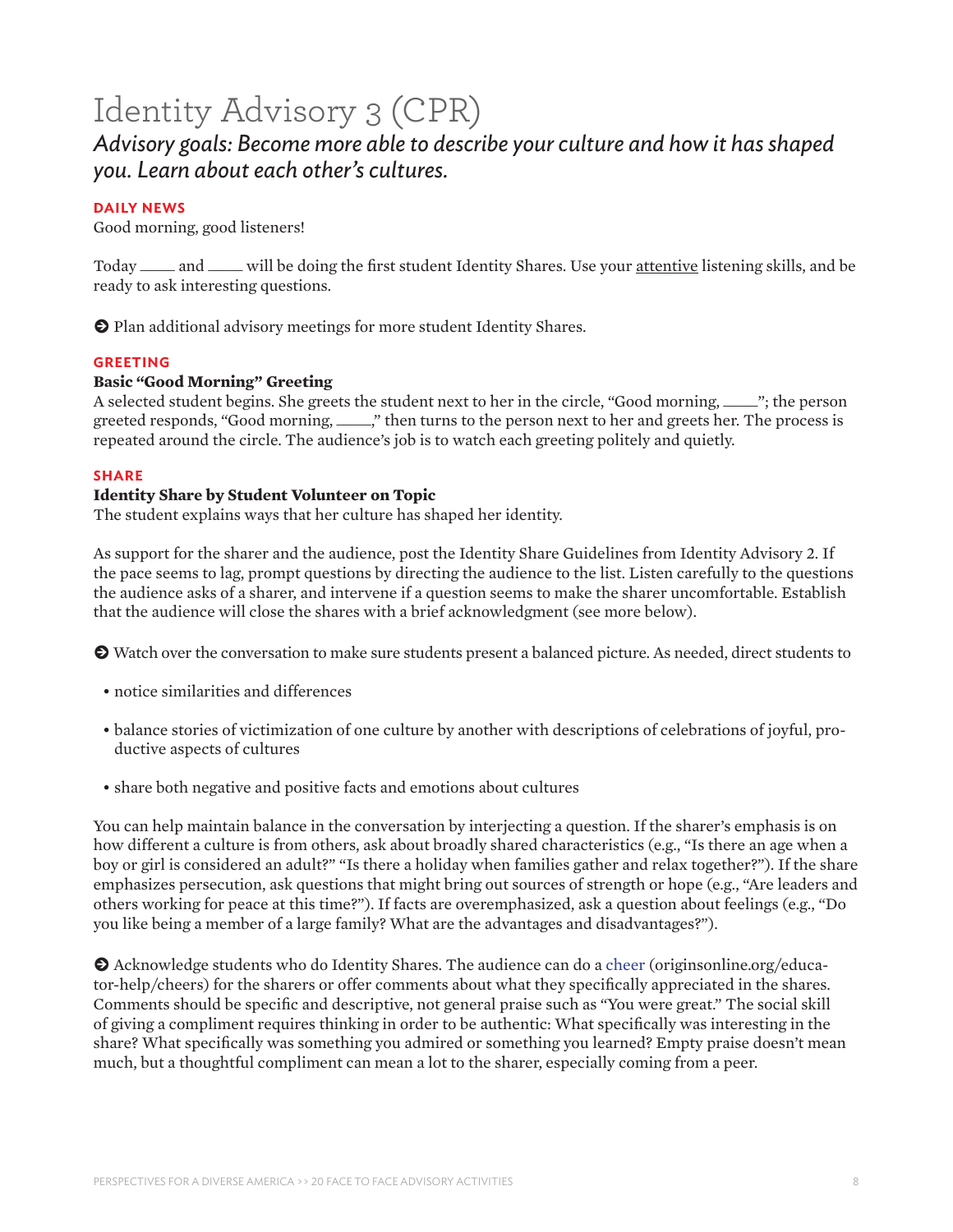#### **ACTIVITY**

#### **Name 'Em All**

Volunteers try to correctly name everyone in the circle.

 $\odot$  If the volunteer gets stuck, students can give a clue about a person not mentioned yet, for example the letter the name begins with or a word it rhymes with. This will show the person whose name has been forgotten that others do remember her name.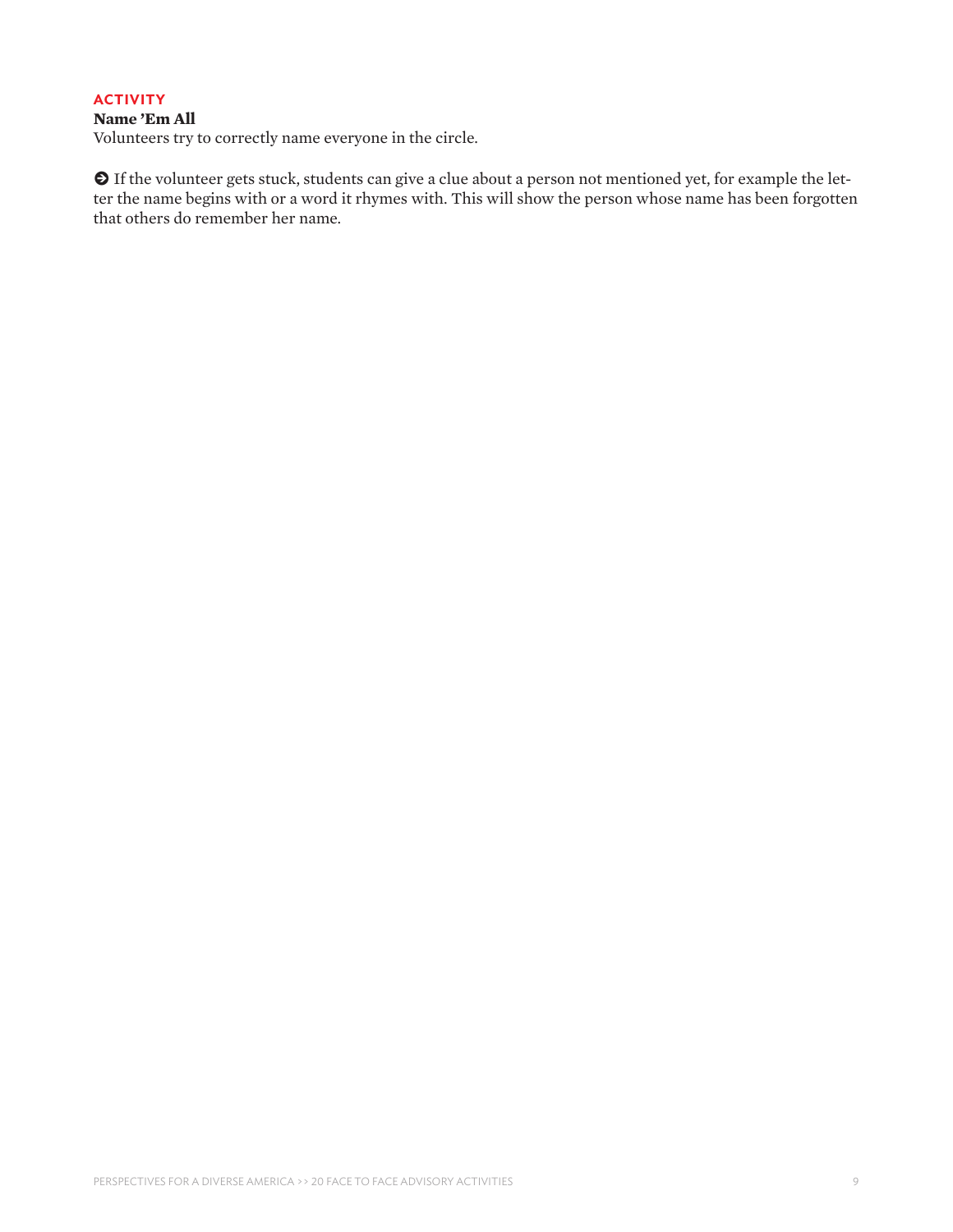# Identity Advisory 4 (CPR) *Advisory goals: Develop an inclusive view of language. Build community.*

#### **DAILY NEWS**

Dear group,

Sometimes we use formal speech, and other times we relax into slang. The trick in life is to know how and when to use each. Today we'll play with our names, both our formal full names and informal nicknames. Think of a nickname or baby name to share with us, and then we'll play a name game.

#### **GREETING**

#### **Full Name Greeting**

One at a time, students greet the person to their right using that person's first and last names ("Good morning, Sarah Roberts."); middle names are optional. They shake hands politely, and the person responds with the same format ("Good morning, Ana Garcia.").

k Whole-group alternative: Each person greets the group by saying her first and last names ("Good morning, everyone. My name is Sarah JoAnne Roberts.") The group in unison responds back, including the name ("Good morning, Sarah JoAnne Roberts.") This alternative avoids the problem of students not knowing how to pronounce certain names. Students can begin with the whole-group greeting and on another occasion try out the Full Name Greeting.

 $\bullet$  Smiles and giggles often result when adolescents try on formality. This is fine, but sarcasm or mockery is not. If you detect either, direct the student to try it again with friendly respect (or to sit out if it was intentional).

#### **SHARE**

#### **Whip Share on Topic**

"What is your nickname?" Each student offers a brief response to the topic; nicknames quickly "whip" around the circle.

#### **ACTIVITY**

#### **Name Race (Team-Building Activity)**

Seated or standing in a circle, students see how quickly they can say their names (see variations below) one time around the circle. The teacher times the rounds to compare results.

k Variations: Go faster and faster. You can try to set your best time for first names only and then try with first and last names or first, middle and last names. You can go the opposite direction around the circle and use nicknames. (A stopwatch is useful!) As you have fun with the Name Race, the students' names become more familiar and the community more connected.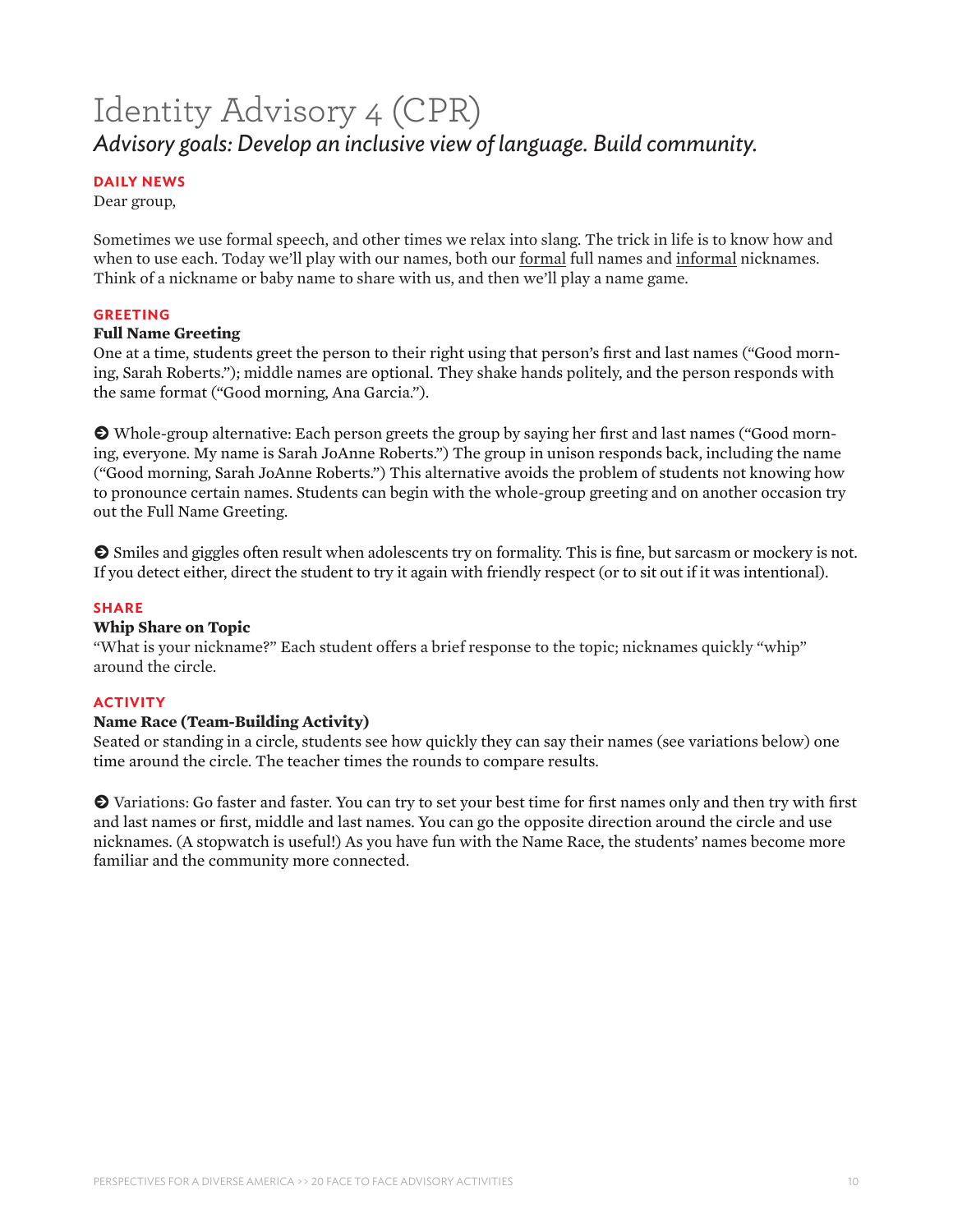# Identity Advisory 5 (CPR)

*Advisory goals: Identify similarities in the midst of differences. Develop teamwork skills. Experience leadership and followership.*

#### **DAILY NEWS**

Hello, friends!

Sometimes we're surprised when we discover that we share characteristics or preferences or experiences with a person from whom we think we are quite different. Today our task is to note as many similarities and differences as we can.

#### **GREETING**

#### **Same and Different Greeting and Share**

Partners greet each other with a high-five, low-five or fist tap. As always, each greeting and response includes the name of the person. Then they identify three ways they are different from each other and three things they have in common.

#### **SHARE**

#### **Venn Diagram Partner Share: Similar and Different**

Using a Venn diagram, partners record ways they are different and similar, naming as many commonalities and differences as they can. Students draw two circles, each about six inches in diameter and overlapping by about three inches at the center. They write one of their names above the circle on the left and the other name above the circle on the right. They bring up cultural and personal characteristics (e.g., "has five siblings," "likes spring rolls," "good at baby-sitting") and determine where in the Venn diagram the characteristic should be placed—in an area representing one of them or the area in the middle, representing both. To the whole group, volunteers share out examples of characteristics the pairs found that they have in common.

 $\bullet$  The first time students do this, you may give teams a list of characteristics to consider, such as differences or similarities in ages, families, favorite foods, things they are good at, native languages, favorite colors, places they've been and ambitions.

#### **ACTIVITY**

#### **Shape Up**

Students form teams of four, five, or six, with each team choosing a leader. Using five pieces of flat elastic nine feet long, teams recreate a geometric shape drawn on the board by the leader. All team members must have contact with the elastic at all times. At first, the shapes should be simple (triangle, square, pentagon); as the students succeed, the figures should become more challenging (circles, regular and irregular polygons).

 $\odot$  For the greatest difficulty, blindfold all but one team member, who gives instructions to the others.

 $\bullet$  You'll probably have time for only a few shapes.

 $\odot$  Flat elastic about 3/8 inch wide works best. You can buy it at craft stores and fabric stores.

 $\Theta$  This is an activity where leaders tend to emerge. The team can't complete the figure unless they are somewhat organized, and the one who steps up to direct the organizing emerges as a leader. If there is time after the activity, students can discuss who helped the group organize its efforts. It's also interesting to note who was willing to follow. No one can lead unless others are willing to follow. In fact, it is said that great leaders are made by great followers—another example of our connectedness that you can point out to your students.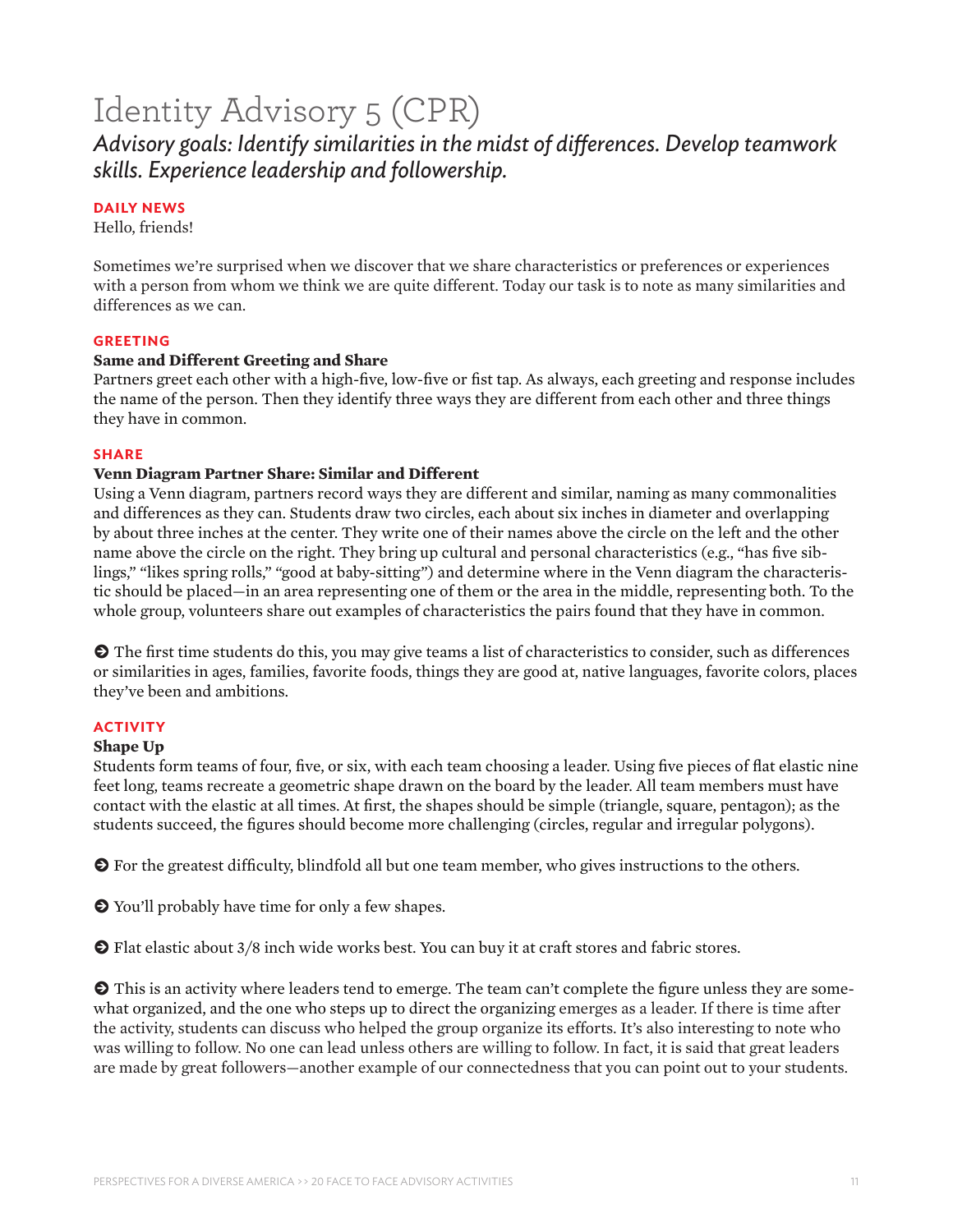# Diversity Advisory 1 (CPR)

### *Advisory goal: Understand that certain cultural characteristics can raise or lower your social status.*

#### **DAILY NEWS**

[Ohayō gozaimasu,](http://www.transparent.com/learn-japanese/phrases.html ) everyone! (Japanese—transparent.com/learn-japanese/phrases.html)

One of the things people do when they see each other is look for differences. "Has he changed his hair?" "She always wears that black scarf on her head." "He talks with an accent." Today we'll play a little with the differences we notice. They can make life interesting but also sometimes uncomfortable.

#### **GREETING**

#### **Reach Out Greeting**

Students stand. When the teacher states a category from the list below, the students find people who fit it and greet them. Tell students that the idea is to greet as many people as possible before the category changes. The teacher can gradually increase the degree to which students reach out:

"Greet people whose eyes are not the same color as yours."

"Greet people who have the same middle initial as you."

"Greet people you haven't talked to yet today."

"Greet people you don't know very well."

 $\odot$  To minimize seeking certain people, keep this greeting moving along by calling out a new category before movement stops.

#### **SHARE**

#### **Think Ink Pair Share on Topic**

Students respond to the following prompt: "There are many differences among us. At our school, are there some characteristics that tend to make people more or less popular? Write some down."

Students think quietly about the topic for a minute or two, write their thoughts on paper, and then share with their partners for a specified time and with a warning halfway through the share to ensure balanced sharing/ listening. Volunteers share out.

 $\odot$  Thinking time is important so students seriously consider how popularity works in your school. Students write their thoughts before sharing them. If there isn't time for students to share out with the whole group or if they are reluctant to do so, you can collect the ideas and read them anonymously at this meeting or the next one.

#### **ACTIVITY**

#### **Something's Different**

Partners start by facing each other and observing details about appearance. Then partners turn back to back. Each person makes a quick change in appearance (e.g., tucks in shirt, rolls up sleeves, switches a ring from one hand to the other). When both are ready, they turn around and face one another again. The objective is for each person to detect the change that the other has made. If there is time, the partners can play another round.

k Variation: Groups of four play, and the pairs try to detect changes the other pair has made.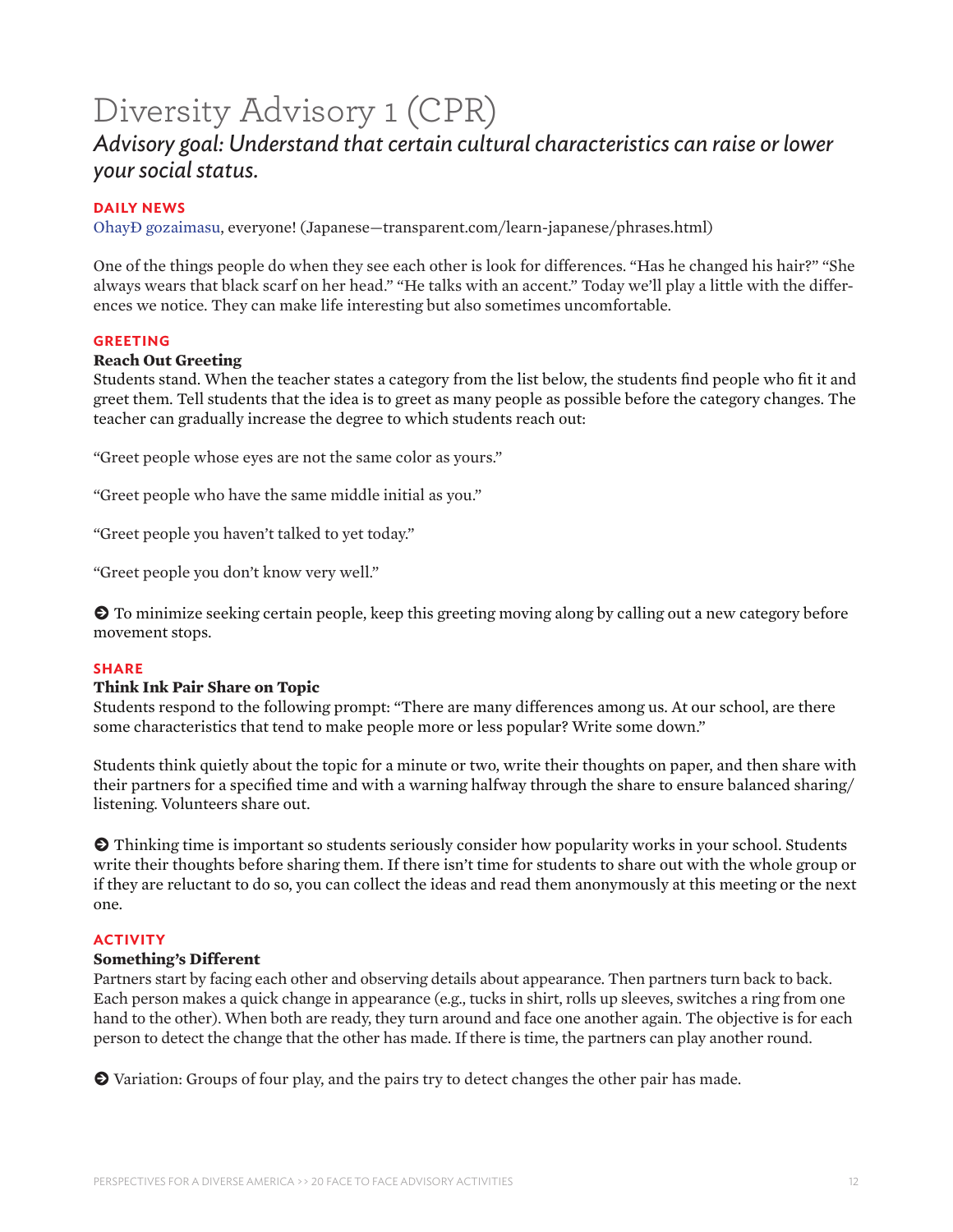# Diversity Advisory 2 (CPR)

### *Advisory goal: Recognize positive and negative responses to others who are different from us.*

#### **DAILY NEWS**

Hola, compadres! (Spanish)

Most of us have had moments when we felt like the odd person out, the one who was different from the group in some way. Often people seem to want to hang out with others who are like them. Today we'll get clear about different ways of dealing with difference.

Have you ever felt that you were the "different" one in a group? Initial below.

YES NO

#### **GREETING**

#### **Huddle Up Greeting**

As the teacher makes statements about personal interests, students respond by coming to the middle of the circle if it applies to them and greeting the others in the middle with them. After each huddle, students return to their seats. Those for whom the statement doesn't apply stay where they are, quietly waiting for the next statement. For example, the teacher might say, "Huddle up if you enjoy watching football." Everyone who likes to watch football comes to the middle of the circle and greets everyone else who shares this trait, while those who don't enjoy watching football remain seated. Categories of personal interests that demonstrate "soft" commonalities and differences in the group are less likely to divide students in a negative way.

Here are some examples:

- Huddle up if you have a pet.
- Huddle up if you like scary movies.
- Huddle up if you like to sleep late.
- Huddle up if you like to cook.
- Huddle up if you like to talk on the phone.
- Huddle up if you text.

 $\odot$  Make sure that everyone gets into the circle to greet at least once. The last two topics on the list above are aimed at getting everyone into the circle.

#### **SHARE**

#### **Think Pair Share on Topic**

Each student tells about a time when she felt she was the only one (or one of few) who was different in some way from the rest of a group (e.g., she was older or younger, she was the "new kid," or she was the only person of her gender, race and ethnicity, etc., in the group).

Students think about the topic for a minute or two and then discuss their thoughts with their partner for a specified time with a warning halfway through the share to ensure balanced sharing/listening. Volunteers share out.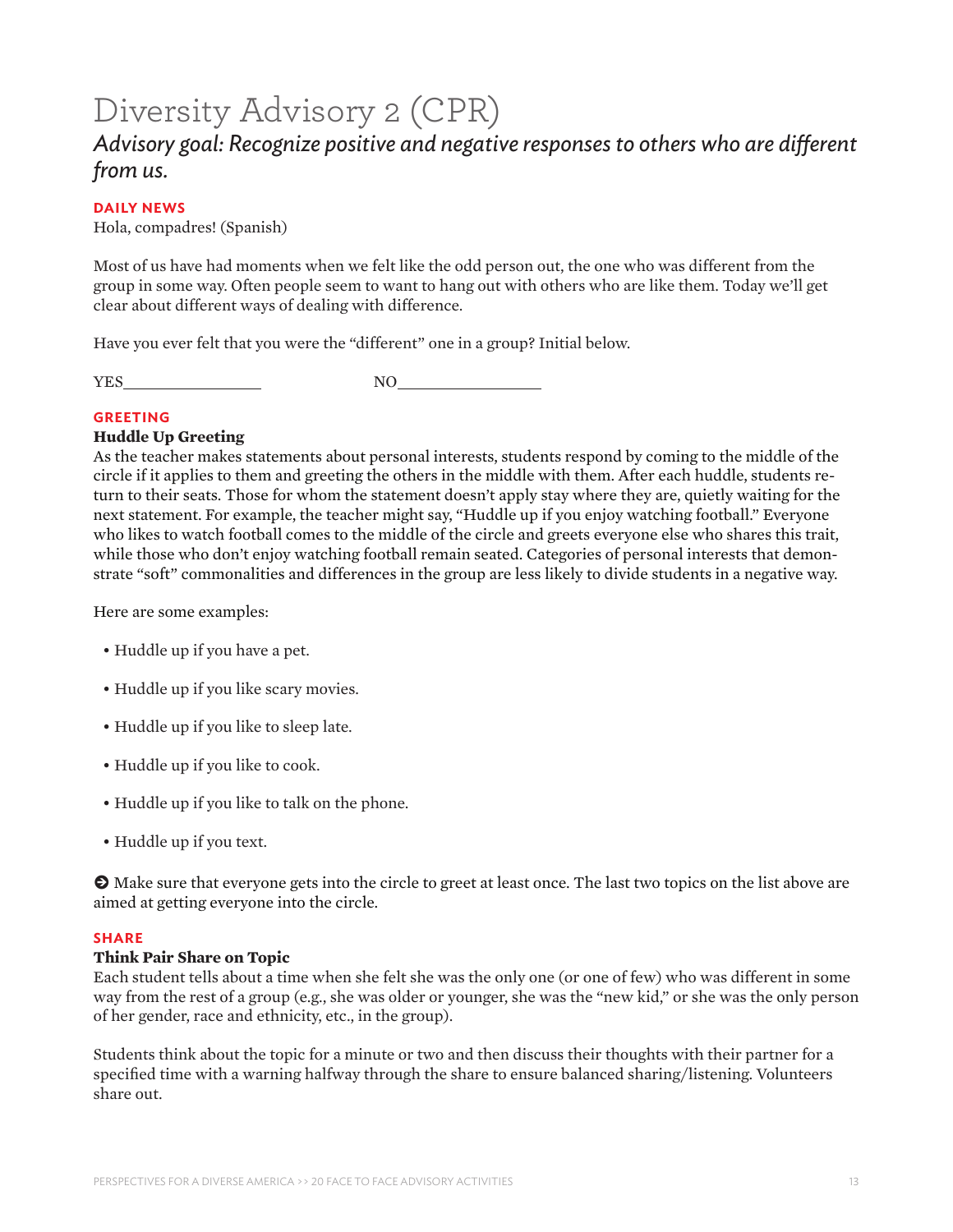#### **ACTIVITY**

#### **Responding to Differences Scenarios**

The teacher explains that the scenarios are all examples of ways we respond when we interact with people whom we perceive as different from us. Every three or four students receive one scenario. In each of the scenarios, whether the differences are described or not, students should assume that the people described are different from one another in race and ethnicity, language, sexual orientation, socioeconomic class, ability, and/or religion. Using the categories defined in the Responding to Differences Continuum, partners take a few minutes to decide which category best matches the events in their scenario. Partners then share out with the whole group their scenario, the number they assigned it and why. Thinking about the behaviors in each scenario will sharpen student appreciation for the nuances of behavior among people.

#### **Responding to Differences Continuum**

How do you respond to differences in the people you know?

1. EXCLUDE 2. AVOID 3. ALLOW 4. ACCEPT 5. APPRECIATE

#### 1. Exclude

You purposely keep this person out or deny him access to places, information, groups and activities. For example, you do not let him join your game after school.

#### 2. Avoid

You intentionally arrange things so you have as little contact as possible with this person. For example, if she is eating lunch at a certain table, you choose a different table, but you don't prevent her from sitting at your table if she chooses to.

#### 3. Allow

You see the differences in this person as somewhat negative. You say that people who are different in this way are OK, as long as they don't get in your way.

#### 4. Accept

This person's difference doesn't bother you. You work with her in class sometimes and it's not a problem, but you don't seek her out for friendship.

#### 5. Appreciate

You see the person's difference in a positive way and enjoy being around him. Sometimes you go out of your way to be with him.

#### **Responding to Differences Scenarios**

Identify where the following scenarios fall on the Responding to Differences Continuum.

1. Alonzo and John are assigned to be lab partners. They don't hang out together at all outside of school. During lab work, they talk only when necessary. They get the work done and then wait silently for the period to end. When the bell rings, each goes to his friends and moves to the next class.

2. Mary finds out that Delores will be working on the dance decorations, so she joins a different committee.

3. Robert asks Anthony, "Where'd you get those shoes, Anthony—the Goodwill?"

4. Jane often goes to Miriam's house after school. Miriam's mother and father are immigrants, and Jane enjoys listening to Miriam's mom tell stories about the old country. She enjoys the food Miriam's mom prepares, which is new to her.

5. Ed and Derek have been friends a long time. Sometimes Ed asks Derek for advice about what to do in certain situations when he feels social pressure. Derek encourages him to be himself and acknowledges his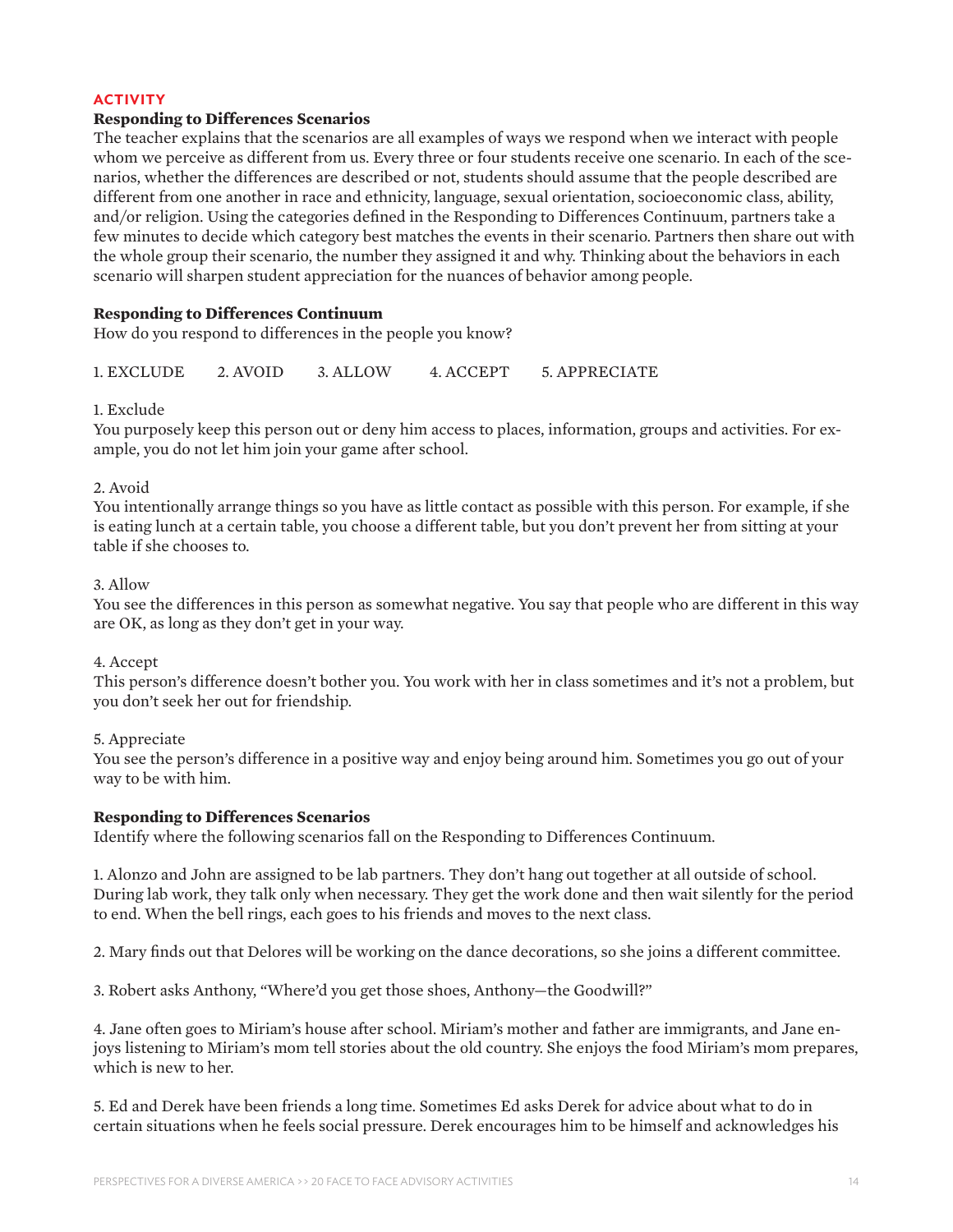positives. Ed appreciates his friendship with Derek because Derek seems like the only person at school who understands him.

6. Francine is starting a new after-school group to raise money for the nearby community center. She invites other students to be involved, many of whom are people she hasn't hung out with at all outside of school. She understands that it will take many people with a variety of skills and working styles to launch this group, and she's willing to approach people she hardly knows.

7. Georgia intentionally does not invite Jessie or Ralph to her party.

8. David is Catholic, and Martin is Jewish. They live in the same neighborhood and ride the same bus to school. They talk to each other almost daily about school and sports, and sometimes they hang out together after school. They have never discussed their religious differences.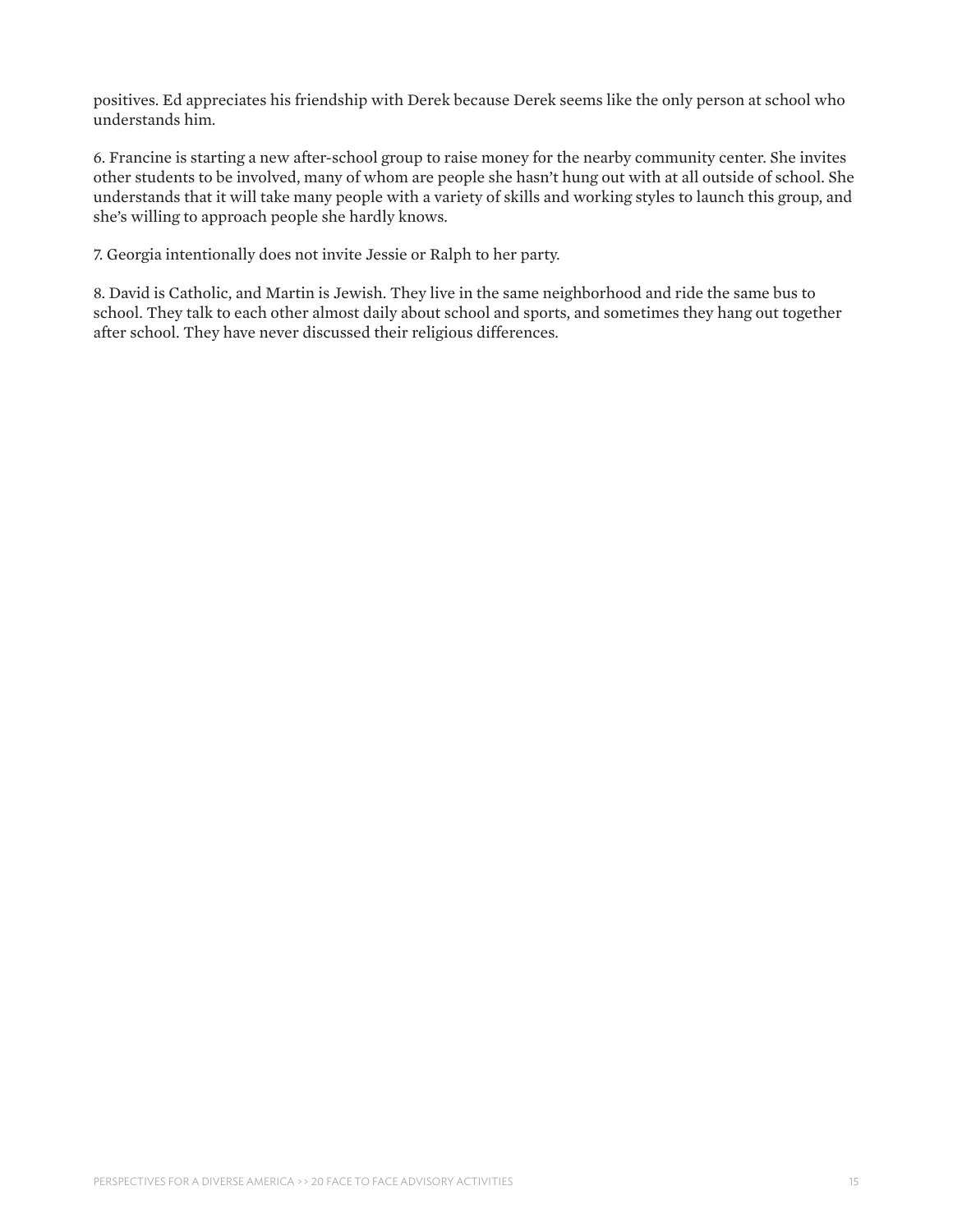# Diversity Advisory 3 (CPR)

### *Advisory goals: Appreciate the value of heterogeneity. Understand the tendency toward homogeneity.*

#### **DAILY NEWS**

Dear heterogeneous students,

Diversity is everywhere, so the ability to socialize and work with people who are different from us is an important personal strength. Is your main group of friends more homogeneous or more heterogeneous? Indicate on the continuum below:

| Homogeneous            | Heterogeneous                              |
|------------------------|--------------------------------------------|
| (I avoid mixed groups) | (I hang out with lots of different people) |

#### **GREETING**

#### **Name Card Greeting**

Students write their names on note cards and then place them randomly face down in the middle of the circle. One at a time, each student selects a card, reads it and greets the student indicated. The teacher can save the cards for reuse in a future Name Card Greeting.

#### **SHARE**

#### **Simultaneous Share on Topic**

Students respond to the following prompt: "Use a show of fingers, one to five, to indicate how often you are an explorer: someone who likes to mingle with a variety of folks, many of whom seem different from you. Show one finger for rarely and five for most of the time."

 $\odot$  Give students a moment to think before they respond. Assure them that the number they show is just a rough indication of who they hang out with most of the time. On your count of three, all give their responses simultaneously.

#### **ACTIVITY**

#### **Responding to Differences: My Relationships**

Students think about the people they know and describe someone for each of the categories below from the Responding to Differences Continuum. *This exercise is private and anonymous.* To protect privacy, students should not name the people they are describing. Students return their completed papers to the teacher at the end of the meeting, sharing the work with no one else.

 $\bullet$  You can share an example with your students so they understand how it works. Here's an example for category 2 (Avoid):

Example: She is a lesbian and everybody knows it. I don't hang out with her because when I do I get teased. I really don't care that she's a lesbian, but I don't want people thinking that I am.

#### **1. Exclude**

You purposely keep this person out or deny him access to places, information, groups and activities. For example, you do not let him join your game after school.

#### Example:

#### **2. Avoid**

You intentionally arrange things so you have as little contact as possible with this person. For example, if she is eating lunch at a certain table, you choose a different table, but you don't prevent her from sitting at your table if she chooses to.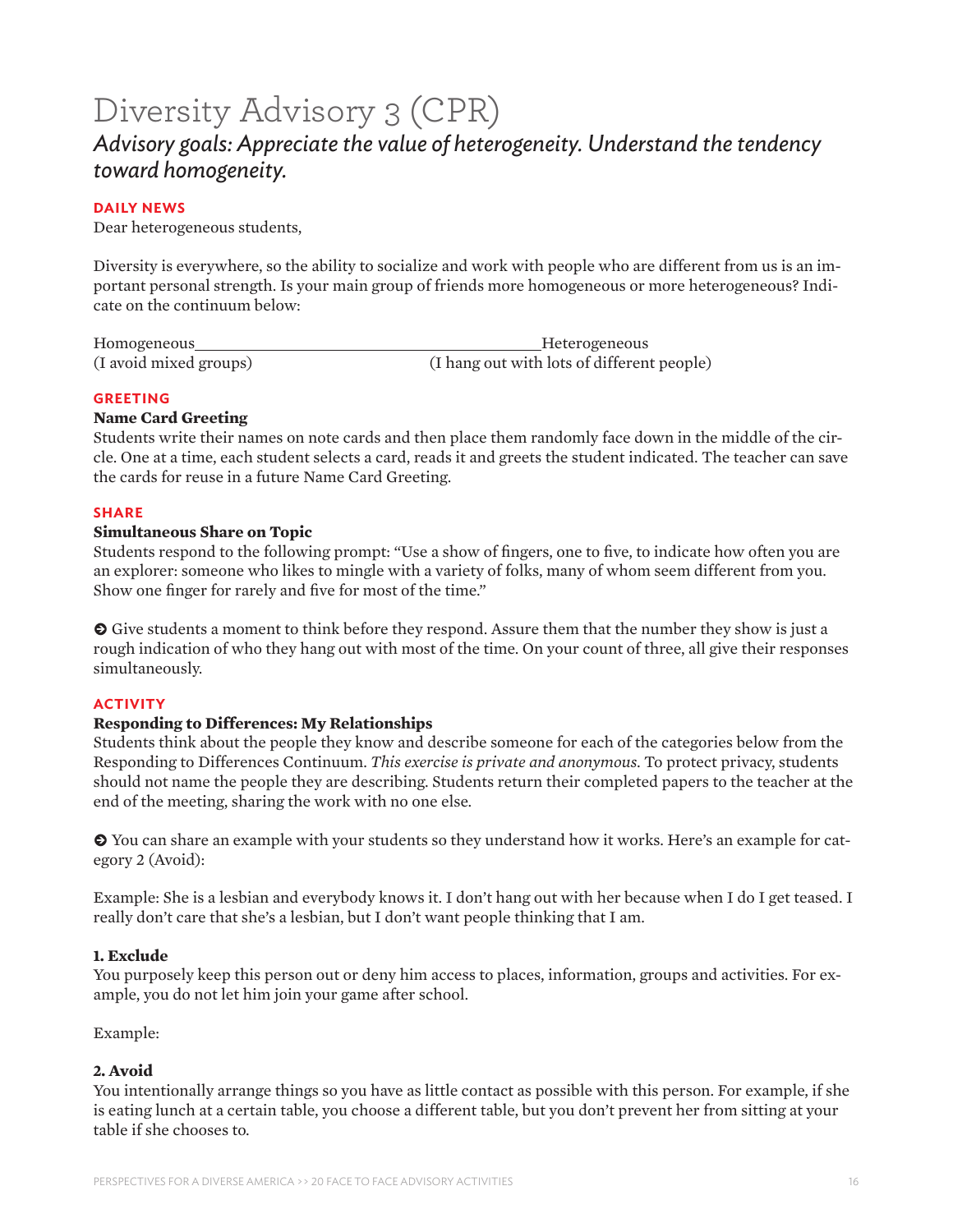#### Example:

#### **3. Allow**

You see the differences in this person as somewhat negative. You say that people who are different in this way are OK, as long as they don't get in your way.

Example:

#### **4. Accept**

This person's difference doesn't bother you. You work with her in class sometimes and it's not a problem, but you don't seek her out for friendship.

Example:

#### **5. Appreciate**

You see the person's difference in a positive way and enjoy being around him. Sometimes you go out of your way to be with him.

Example: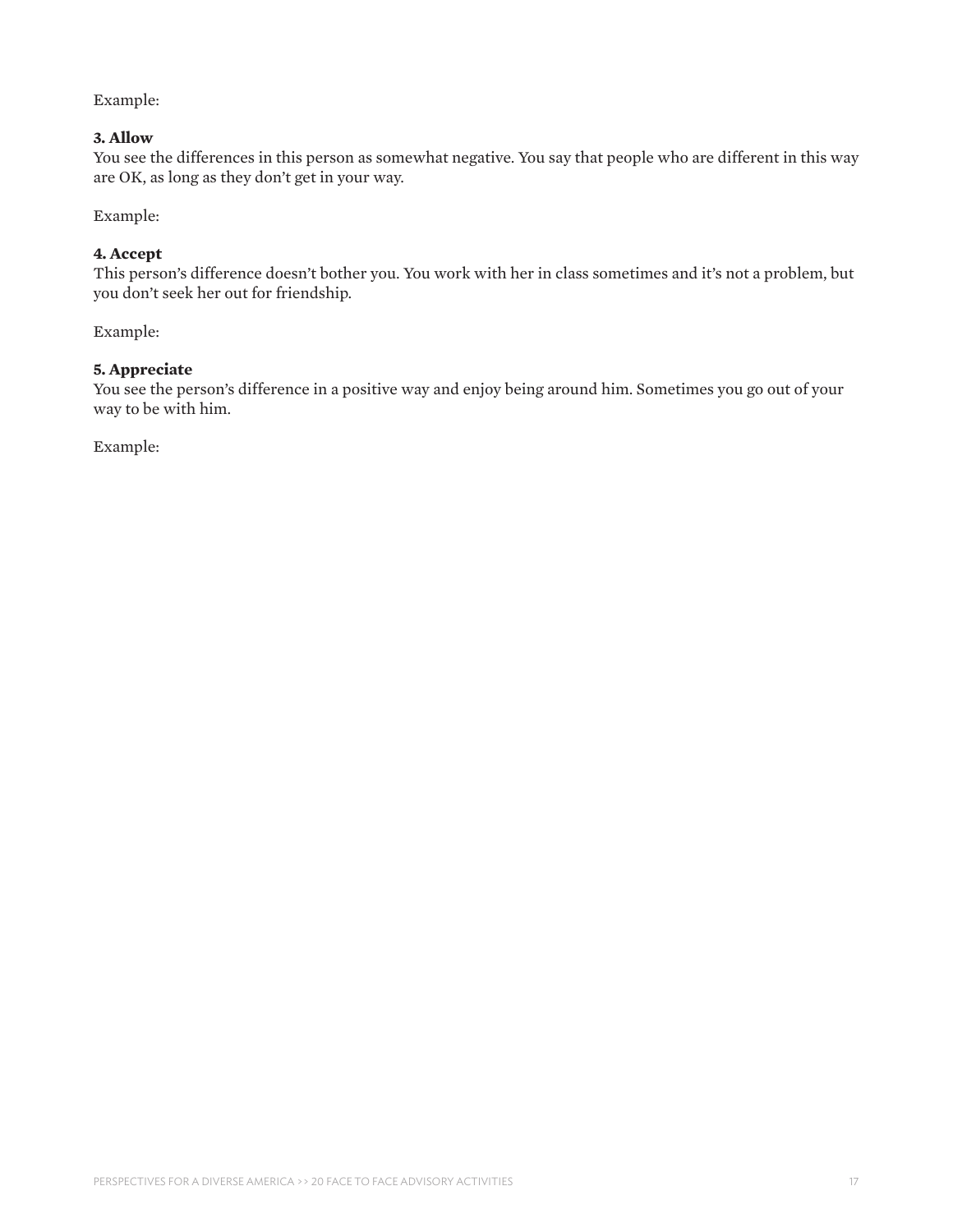# Diversity Advisory 4 (CPR) *Advisory goal: Build trust for others in the group.*

#### **DAILY NEWS**

Dear students,

This morning I will share with you about a person who is quite different from me, in whom I have a lot of trust. I will invite your questions and comments after I share. We'll also try out an activity that requires us to have confidence in each other: Knots!

#### **GREETING**

#### **Psychic Shake Greeting**

Everyone silently picks a number from one to three. That is the number of times students will shake everyone else's hands in this activity. Students mingle in the circle and start shaking hands, seeking others with their number. For instance, if a student's number is two, she shakes twice with each person. If the person she is greeting tries to shake a third time or resists shaking after one shake, then she has not found a match, so the two separate and continue greeting others. If the person shakes exactly twice, the two stay close together as they seek others who shake twice. The greeting has been completed when there are three clusters of people.

#### **SHARE**

#### **Venn Diagram Share: Differences and Trust, Modeled by Teacher**

The teacher prepares ahead of time a Venn diagram, using himself and a person he trusts who differs from him culturally. Areas of difference include religion, urban/rural childhoods, native language, age, ability, race and ethnicity. The teacher uses the Venn diagram to show the commonalities and differences and asks for questions and comments afterward. (Students will prepare and share their own Venn diagrams in Diversity Advisory 5.) A student should write down the questions so the group can use them as a resource when students share their diagrams.

#### **ACTIVITY**

#### **Knots (Trust-Building Activity)**

Students stand in a circle and link right hands with someone across from them. Then they link left hands with someone else: The "knot" is complete. Students must untangle the knot without letting go of hands.

 $\odot$  You can have students hold a strip of cloth in each hand and grab the cloth rather than hands (stretchy cloth makes the activity easier but less challenging). This reduces the closeness and touching required by the activity. Decide what degree of contact will work for your group, or separate groups as you see necessary. This activity, like handshakes and high-fives, can be a context for teaching about respectful touching.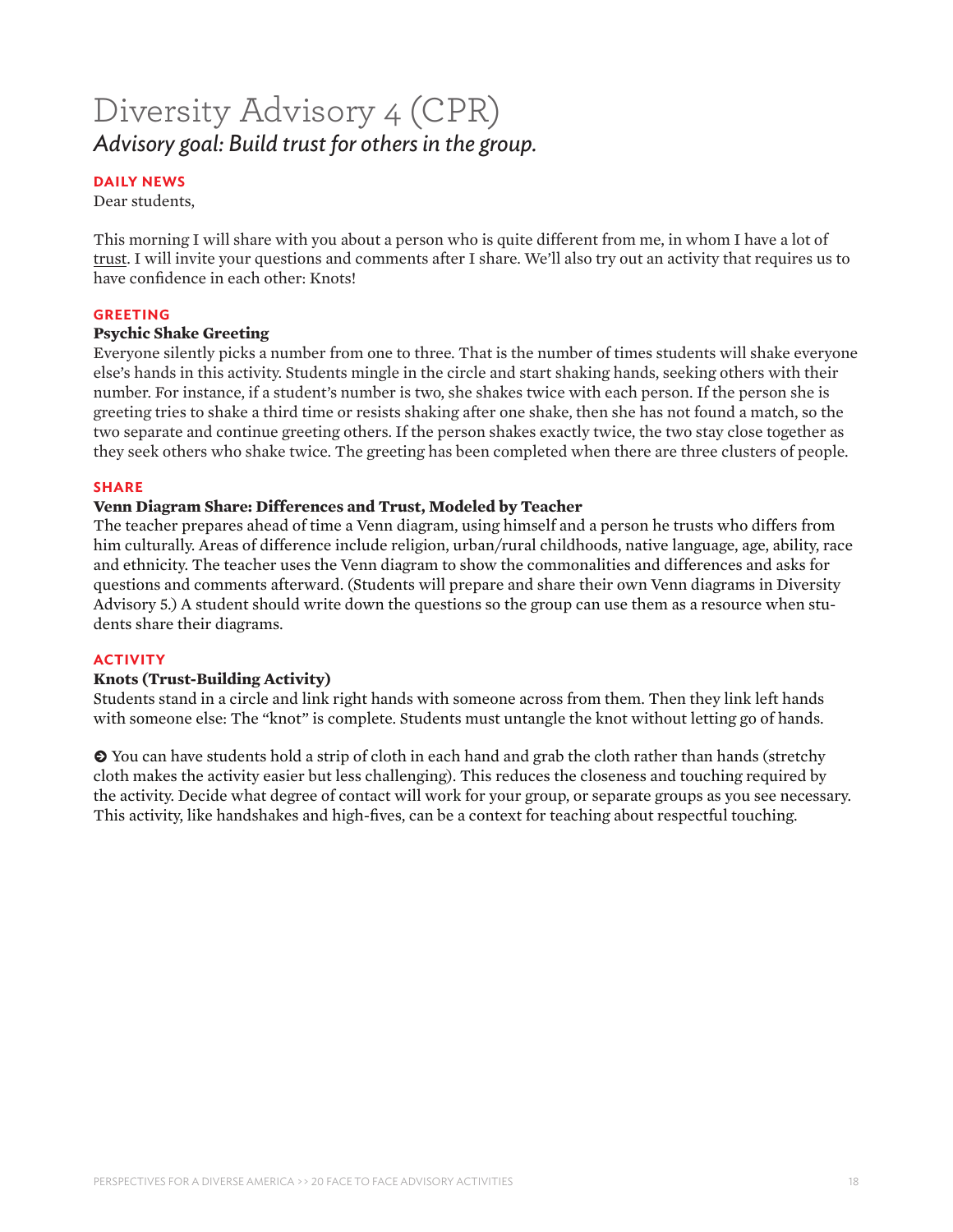# Diversity Advisory 5 (CPR) *Advisory goal: Understand how community can influence performance.*

#### **DAILY NEWS**

Get ready to race, speedy ones!

We're going to see how fast we can go when we have a team behind us for support. Also, we need two volunteers to share about their trustworthy people today.

#### **GREETING**

#### **High-Five/Low-Five Greeting**

In sequence around the circle, students greet and high-five their neighbors. The neighbors greet and lowfive them back. For example, Jake says, "Hi, Roberta," while giving her a high-five, and Roberta replies in the same way while giving Jake a low-five.

#### **SHARE**

#### **Venn Diagram Share: Differences and Trust**

Volunteers share with the group their Venn diagrams of someone they trust.

 $\Theta$  A follow-up question: "What else might the two people in this diagram have in common?"

You can explain that searching for our commonalities helps keep us positively connected.

#### **ACTIVITY**

#### **Number Race**

Divide the group into two or three teams. The teacher creates circles on the floor, outlined with yarn or string, with one circle for each team. The teacher then places inside each circle paper plates or something similar numbered from one to 10 and scatters them, number side up. At the start signal, teams send one member at a time into their circle to touch all 10 numbers consecutively. Team members encourage and assist each other in finding the plates in the proper order (e.g., "Turn around! Number seven is behind you."). Each team times the process and shares their results with the other teams or tries to better their result if there's time to repeat the course.

 $\bullet$  Variation: Experiment with the impact of group support on performance: Time the course first without support and then with support. Compare the results and ask students to reflect: "How did it feel/impact your performance to do the course without and then with support?"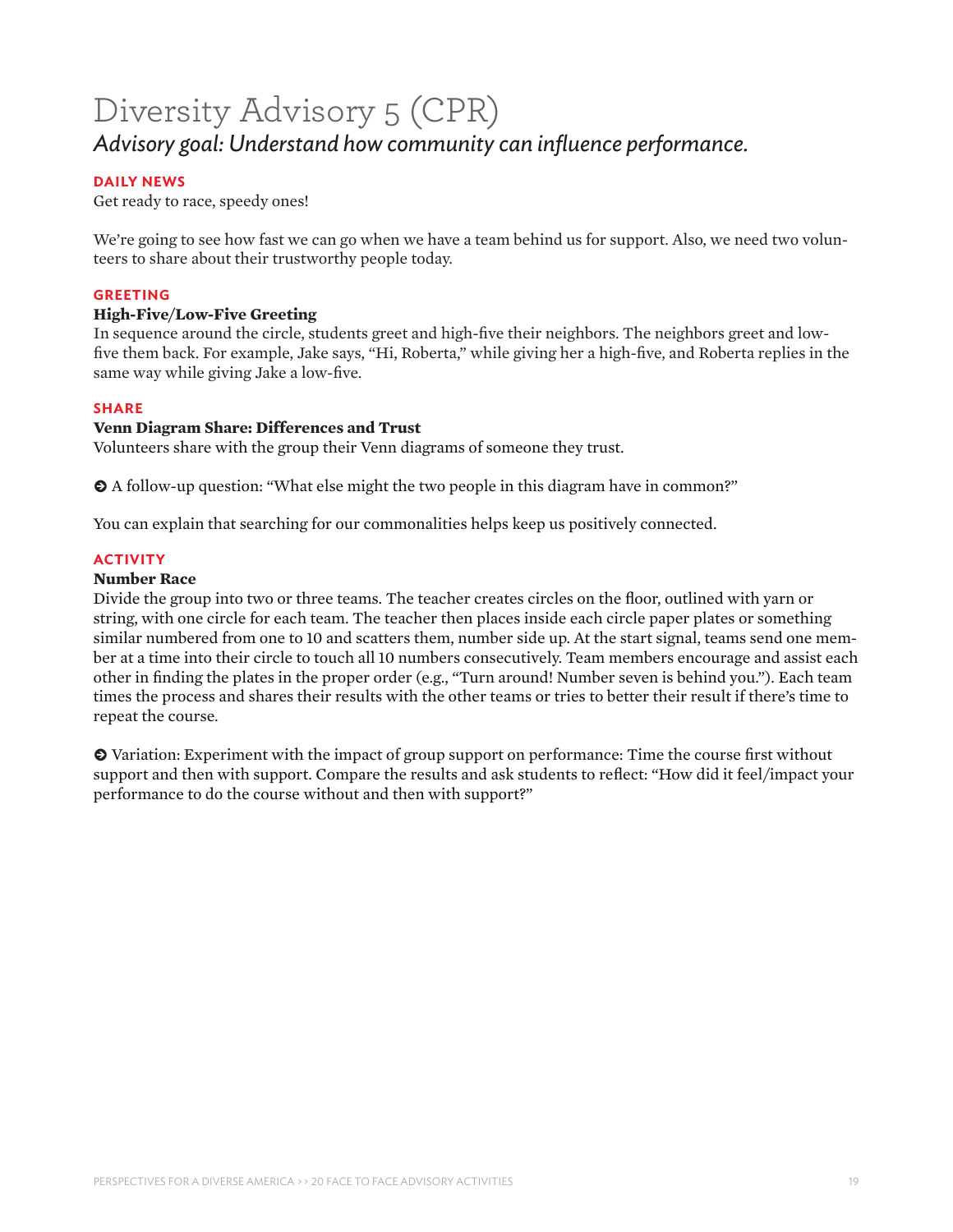# Justice Advisory 1 (CPR)

### *Advisory goal: Understand that the experience of school is different for different students.*

#### **DAILY NEWS**

Good morning, students!

For sharing today, think about the institution of school and the effect it has had on you. Do you believe school is easier for some students, depending on their gender, race and ethnicity, size, appearance, ability or socio-economic class? Mark your answer below on the continuum:

No\_\_\_\_\_\_\_\_\_\_\_\_\_\_\_\_\_\_\_\_\_\_\_Yes

#### **GREETING**

#### **Language Greeting: Using American Sign Language**

To sign "hello" in American Sign Language, students smile, make eye contact and make a friendly salute toward the people they are greeting. The first student starts by greeting the person on his right; that person returns the greeting and then greets the person on her right, and so on.

#### **SHARE**

#### **Think Ink Pair Share on Topic**

Students respond to the following prompt: "Is school easier for some students, based on their gender, race and ethnicity, size, appearance, ability or socio-economic class? Is school easier for girls than for boys? In what ways might school be different depending on how much money your family has?"

Students quietly think about the questions for one or two minutes and write down their thoughts. Then students form groups of two or three and share what they've written. The teacher keeps time, prompting groups to change sharers every two minutes to ensure balanced participation. Volunteers share out their responses with the whole group.

#### **ACTIVITY**

#### **Talking Cards on Topic**

Students respond to the following prompt: "What would help students make friends more easily at school and do well academically?"

Students write and then sort ideas and opinions so they are "heard" anonymously. The cards do the "talking."

1. The teacher passes out two small note cards to each student, putting extras in the middle of the circle.

2. The teacher asks, "What would help students make friends more easily at school and do well academically?"

3. Students write responses on cards (one response per card). They write a suggestion and explain why they think it would help students do well socially and academically.

4. The teacher collects and shuffles the cards.

5. The teacher asks for one volunteer to read the cards and one to record responses, grouping similar ones.

6. Everyone discusses the suggestions.

**k** In the Talking Cards activity, remind students that opinions are only as good as the evidence that supports them. Encourage students to give examples and data that will substantiate their suggestions for improvements to the school culture.

 $\bullet$  The discussion of how to make school a place where all students can do well both socially and academically may call for an additional meeting.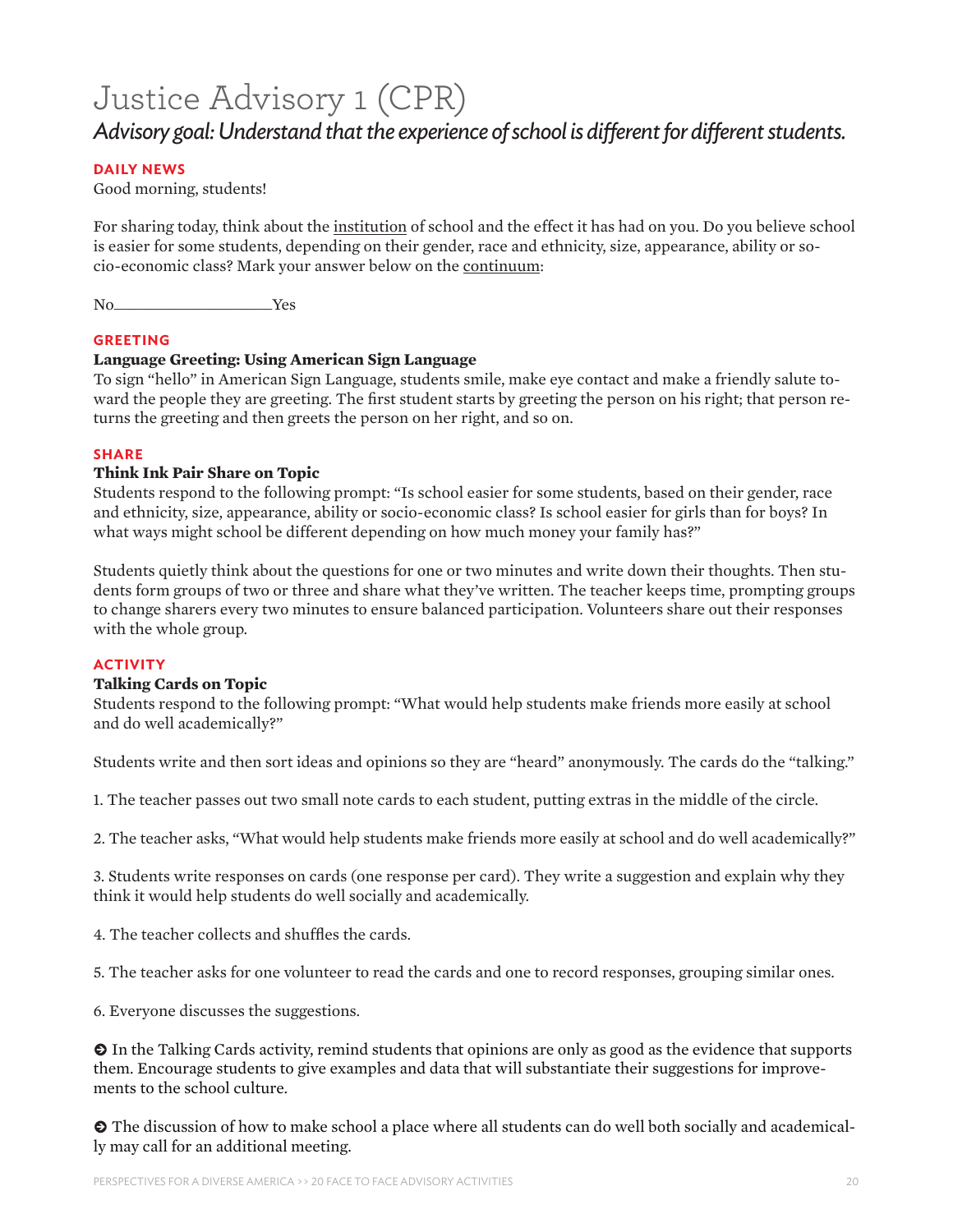# Justice Advisory 2 (CPR) *Advisory goal: Be aware of the damage bullying does to everyone in the school.*

#### **DAILY NEWS**

Hello to all!

We often remember long afterward things that people say and do. People who have been bullied never forget it. Here is the definition of bullying we will use in this advisory: repeated, aggressive behavior against a person who has to defend herself from someone who has more power than she does. Intimidation, rumors, gossip and media can all be used to bully someone.

#### **GREETING**

#### **Handshake Greeting**

Students greet each other with, "Good morning, \_\_\_\_\_" and a handshake, going around the circle.

 $\odot$  Model and discuss how you want handshakes to look and feel. Components of a good handshake include body position (standing 12 to 18 inches apart), eye contact, grip, squeeze, flow, duration and release.

#### **SHARE**

#### **Partner Share on Topic**

Students respond to the following prompt: "What is a comment someone made to you quite a while ago—positive, negative or neutral—that you have never forgotten?"

Students share for a specified length of time with a time warning halfway through the share to ensure balanced sharing/listening. Volunteers share out.

 $\bullet$  As students share out, note the characteristics of the comments we tend to remember, and discuss them with students. Examples:

"I still remember my cousin saying that I was really stupid because I couldn't divide yet." (generalization)

"I remember when a girlfriend told another friend that my hair always looks like I just woke up, and it went around as a big joke." (teasing)

"Once a teacher said that I was an eager learner." (praise)

#### **ACTIVITY**

#### **Watch** *Bullied: A Student, a School and a Case That Made History*

*Bullied,* produced by the Southern Poverty Law Center, is available for free along with a teaching kit for the asking at the Teaching Tolerance website. If the teacher doesn't acquire the documentary, he can use the quotes below to tell the story.

#### **Quotes From the Documentary**

*Bullied: A Student, a School and a Case That Made History* tells the true story of Jamie Nabozny, a student who endured persecution from anti-gay students, stood up to his tormentors and filed a federal lawsuit against his school district. The suit led to a landmark federal court decision holding that school officials could be held accountable for not stopping the harassment and abuse of gay students. In *Bullied*, Jamie tells the story of the persecution he endured every day. The following are quotes from the film. Jamie is speaking.

"I just know that it hurt a lot to hear those words on a daily basis—people calling me queer, fag, homo … saying really disgusting things about … sex …"

"When I was walking down the hallway I'd have things thrown at me ... I'd be kicked, tripped, spit on ..."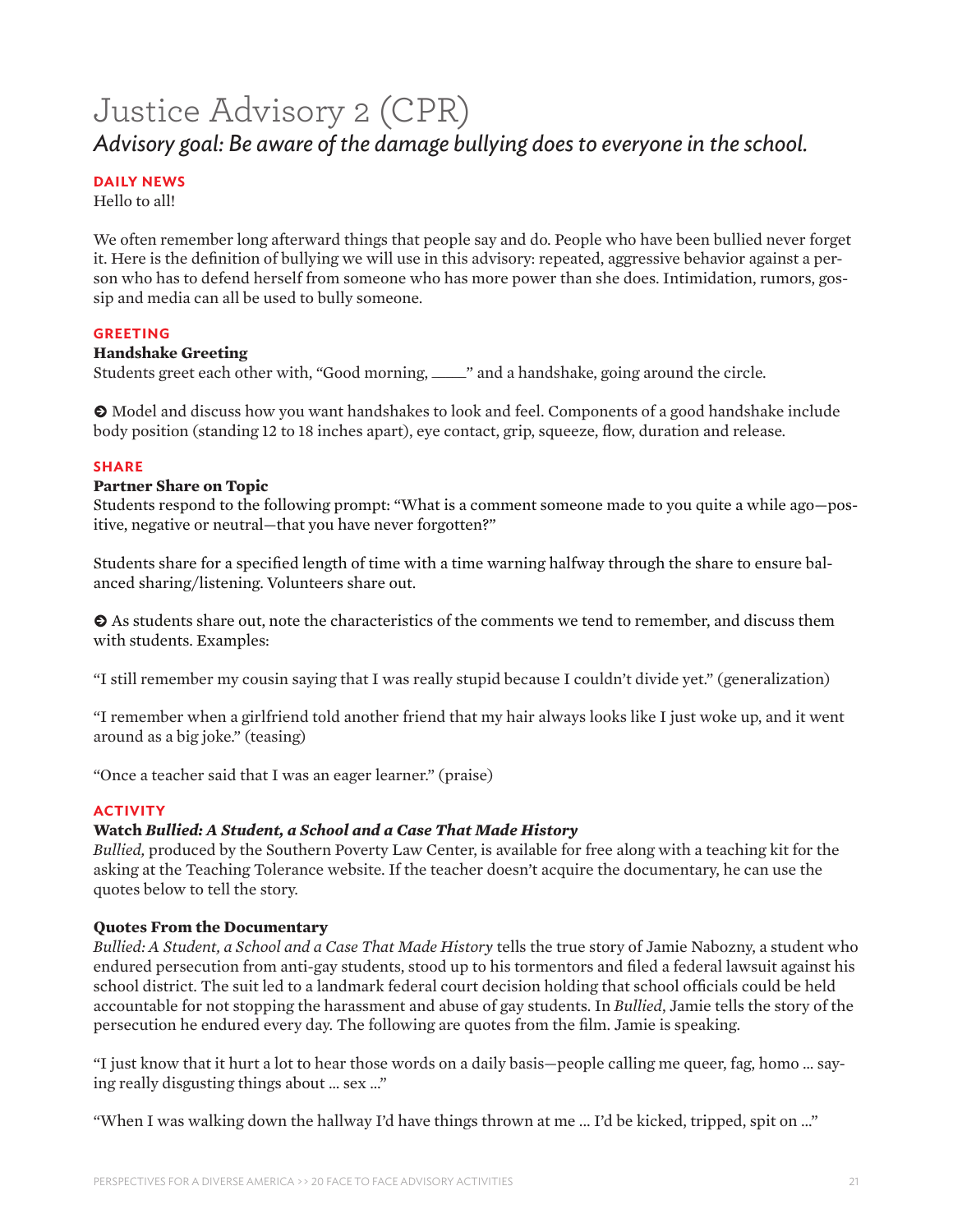One day when Jamie's science teacher stepped out of the classroom, anti-gay students attacked Jamie in the room.

"And the two boys started harassing me. And they had started touching my legs and telling me, you know, that 'you like it' and stuff, and I kept pushing them away. And then eventually I tried to get away from them and they pushed me to the ground. One of them got on top of me and were just continuing to—to touch me and being vulgar, I guess."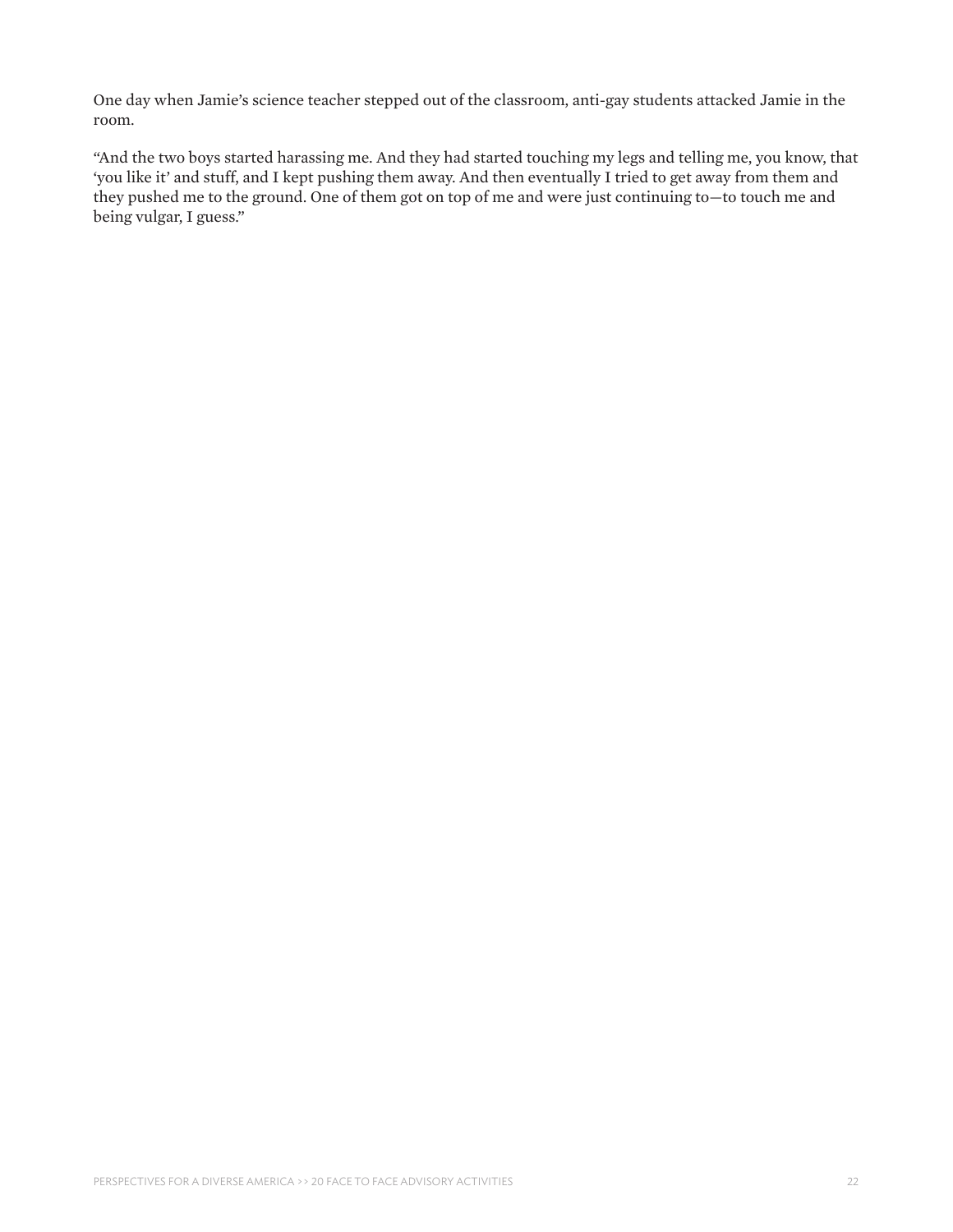### Justice Advisory 3 (CPR) *Advisory goal: Know the facts about inequalities between American men and women today and in the past.*

#### **DAILY NEWS**

Greetings, young people!

Today we'll look at some sad facts about the status of women in the United States and think about what might be done to alleviate the inequality. We all pay a price for living in a sexist society.

#### **GREETING**

#### **Partner Greeting**

Basic greeting done in pairs: "Good morning, \_\_\_\_\_\_\_\_\_," simultaneously, rather than around the circle.

#### **SHARE**

#### **Partner Share on Topic: Status of Women in the United States**

The teacher reads aloud the statistics below or distributes them to students and has them read off the list, one person per bullet. Then everyone discusses the following: "What ideas do you have for increasing women's rights?" The teacher specifies a length of time to share and issues a warning halfway through the share to ensure balanced sharing/listening.

#### **Status of Women in the United States**

Although the 20th-century feminist movement brought advances, there is still a big gender gap in the United States. As women age, the wage gap increases. Here are some facts about the wage gap:

- For working women between the ages of 25 and 29, the annual wage gap is \$1,702.
- In the last five years before retirement, the annual wage gap is \$14,352.
- Over a 40-year working career, the average woman loses \$431,000 to the wage gap.
- In 2010, women who worked full time year round earned 77 percent of what men earned.
- In all ethnic groups, women earn less than men in comparable jobs.
- College-educated women earn 5 percent less the first year out of school than their male peers; 10 years later, they earn 12 percent less.
- Women are more likely to work in low-wage jobs, such as retail sales, child care, waitressing and cleaning.
- Single women are even more adversely affected by the wage gap than married women. Single women earn only 78.8 percent of what married women earn, and only 57 cents for every dollar that married men earn.

#### **ACTIVITY**

#### **Simultaneous Clap**

Students clap their hands around the circle in varying patterns. There are several rounds to this activity, and they become increasingly challenging.

1st round: With everyone standing in a circle, the first person claps, then the person next to him claps, then the person next to her, and so on around the circle, keeping a smooth, steady rhythm and with no hesitations.

2nd round: The first person claps with both hands the two hands of the person next to him, who does the same with the next person, and so on around the circle.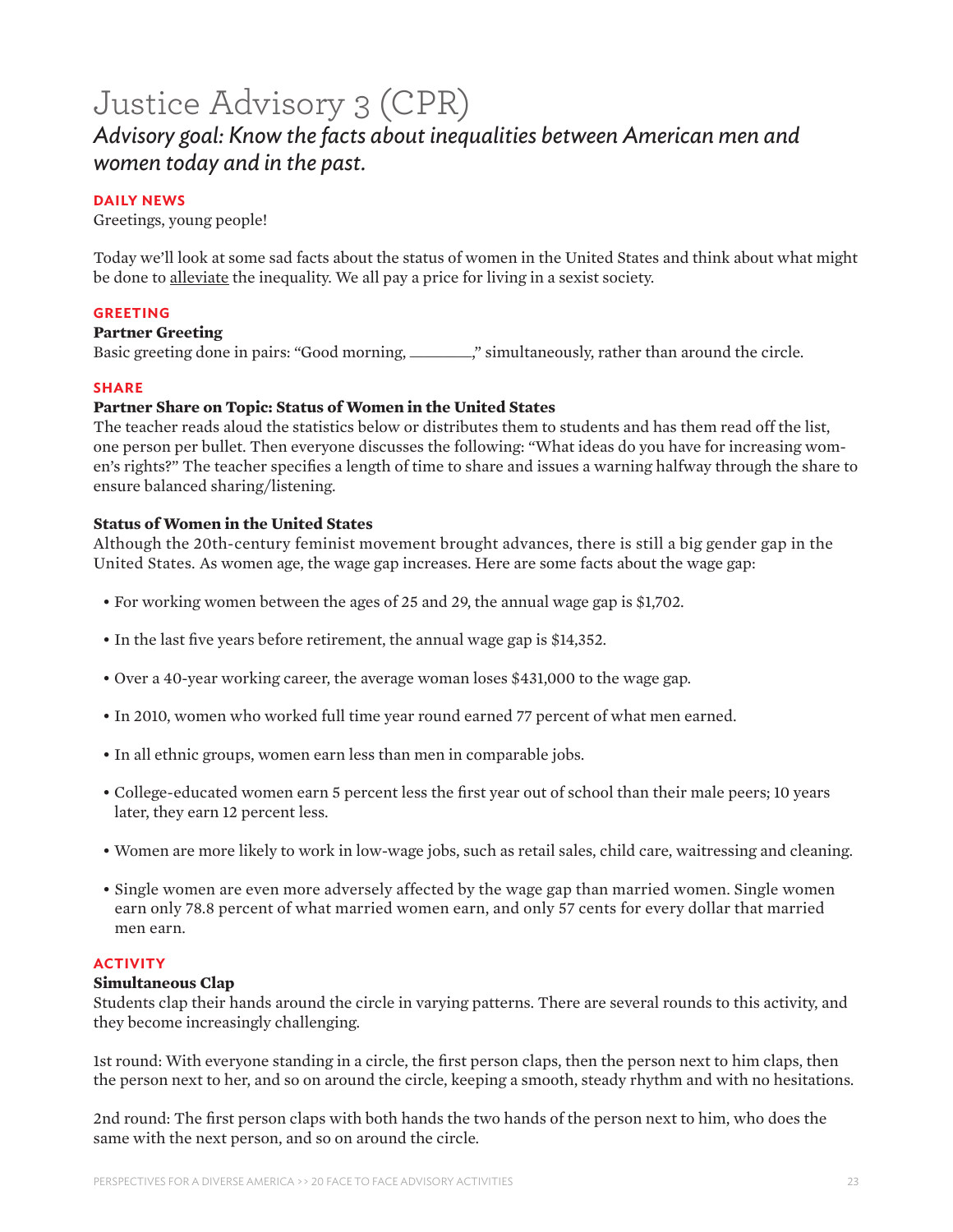3rd round: The first person claps his own hands at the same time that the person next to him claps her hands. She turns to the third person and they do the same, and so on around the circle, with every pair trying each time to clap at the very same moment.

4th round: With hands at the ready, everyone tries to clap at exactly the same moment. This may take some practice—it requires students to pay very close attention to each other.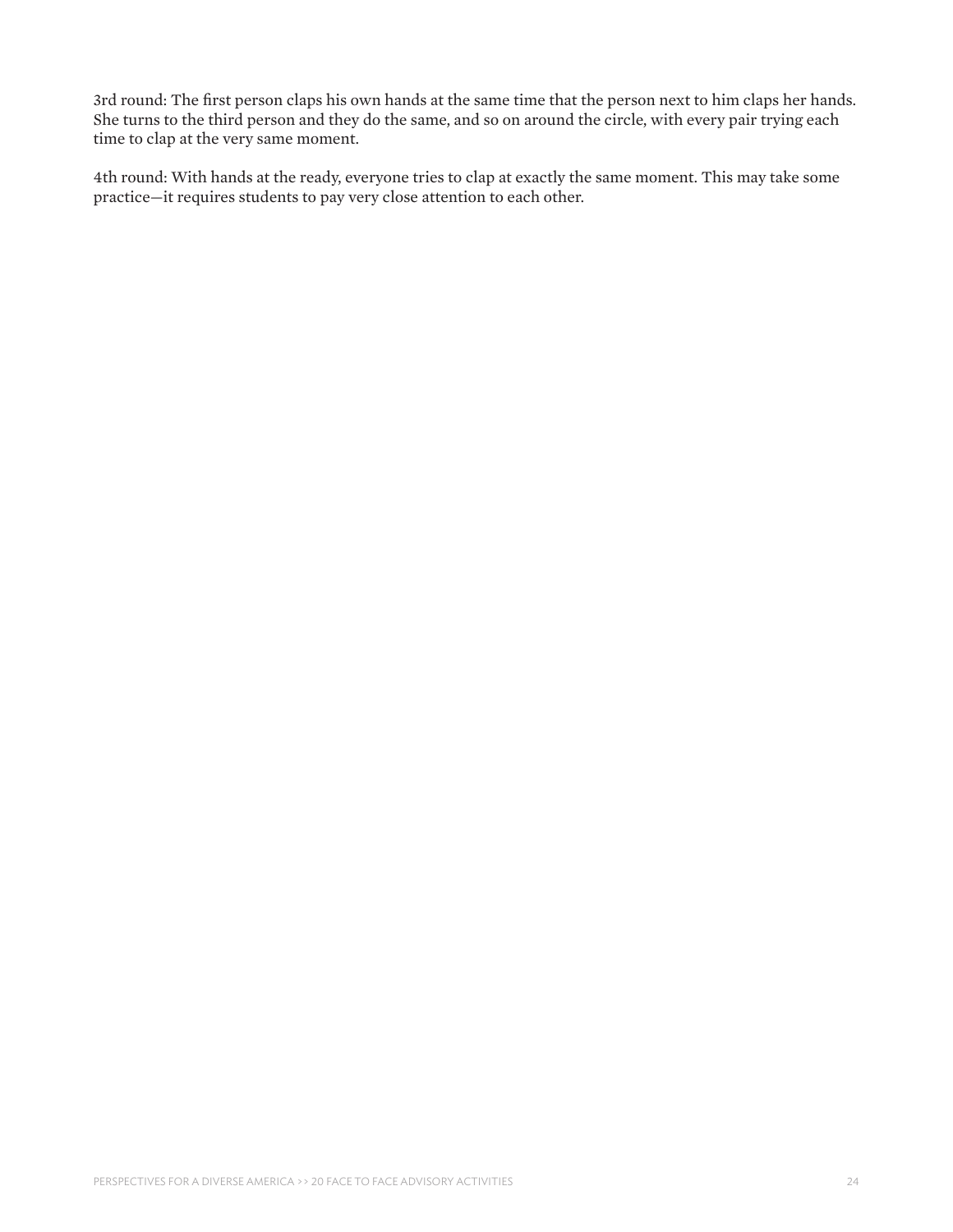# Justice Advisory 4 (A+)

### *Advisory goal: Raise awareness that everyone in the world is affected by an uneven distribution of resources.*

#### **DAILY NEWS**

Welcome!

Today we'll have an experience that will show us just how unbalanced a world we live in. We'll begin by standing in a circle. Do this now: Gather in a standing double circle, the two circles facing each other, for an inside-outside greeting.

 $\bullet$  Before the advisory meeting begins, designate eight areas of the room to represent eight regions of the world, as listed in the population and wealth distribution chart below. Distribute students' chairs into these areas in proportion to *wealth* distribution in those eight regions (e.g., put 34 percent of the chairs in the area designated for North America, and only 3 percent of the chairs in the area for China).

#### **GREETING**

#### **Inside-Outside Greeting**

Students stand in a double circle (one inside the other). As the inside circle slowly rotates, members of the inside circle greet people in the outside circle with a handshake and "Good morning, \_\_\_\_\_." The people in the outside circle return the greeting. Many variations are possible; for example, high-fives or low-fives can replace handshakes.

 $\odot$  There are no chairs in the meeting area because all the chairs are distributed in the eight areas representing wealth distribution.

#### **ACTIVITY**

#### **Competing for Resources Around the World**

1. The teacher explains that the areas of the room represent eight regions of the world. She will tell certain numbers of students to go to each area, based on the world's population distribution. For example, the teacher will send 6 percent of the students to the area for North America (where there are more chairs than needed) and 23 percent of the students to the area for China (where there are far fewer chairs).

2. Now the teacher asks everyone to sit down in their areas. There will be too few chairs for some groups and a surplus for others. Students reflect on what they notice about wealth inequalities.

 $\bullet$  After the activity, read aloud the reflection questions below.

 $\bullet$  An alternative, faster (chairless) method is to divide students into eight groups according to population and then distribute fake money to illustrate wealth inequalities. Students can observe the greater money given to smaller groups and less money given to larger groups.

| <b>Region</b>               | <b>Population</b> | <b>Wealth</b> | <b>Population</b> | <b>Wealth Chairs</b> |
|-----------------------------|-------------------|---------------|-------------------|----------------------|
| North America               | 6.1%              | 34.4%         | 1.5(2)            | 8.6(9)               |
| Latin America and Caribbean | 8.2%              | 4.3%          | 2(2)              | 1.07(1)              |
| Europe                      | 14.9%             | 29.6%         | 3.7(4)            | 7.4(7)               |
| Africa                      | 10.2%             | $1.0\%$       | 2.5(0)            | 0.25(0)              |
| China                       | 22.8%             | $2.6\%$       | 5.7(6)            | 0.65(1)              |
| India                       | 15.4%             | 0.9%          | 3.8(4)            | 2.25(2)              |
| Wealthy Asia-Pacific        | 5.0%              | 24.1%         | 1.2(1)            | 6.02(6)              |
| Other Asia-Pacific          | 17.5%             | 3.0%          | 4.3(4)            | 0.75(1)              |

#### **Percentage of world population and wealth: example with 25 students**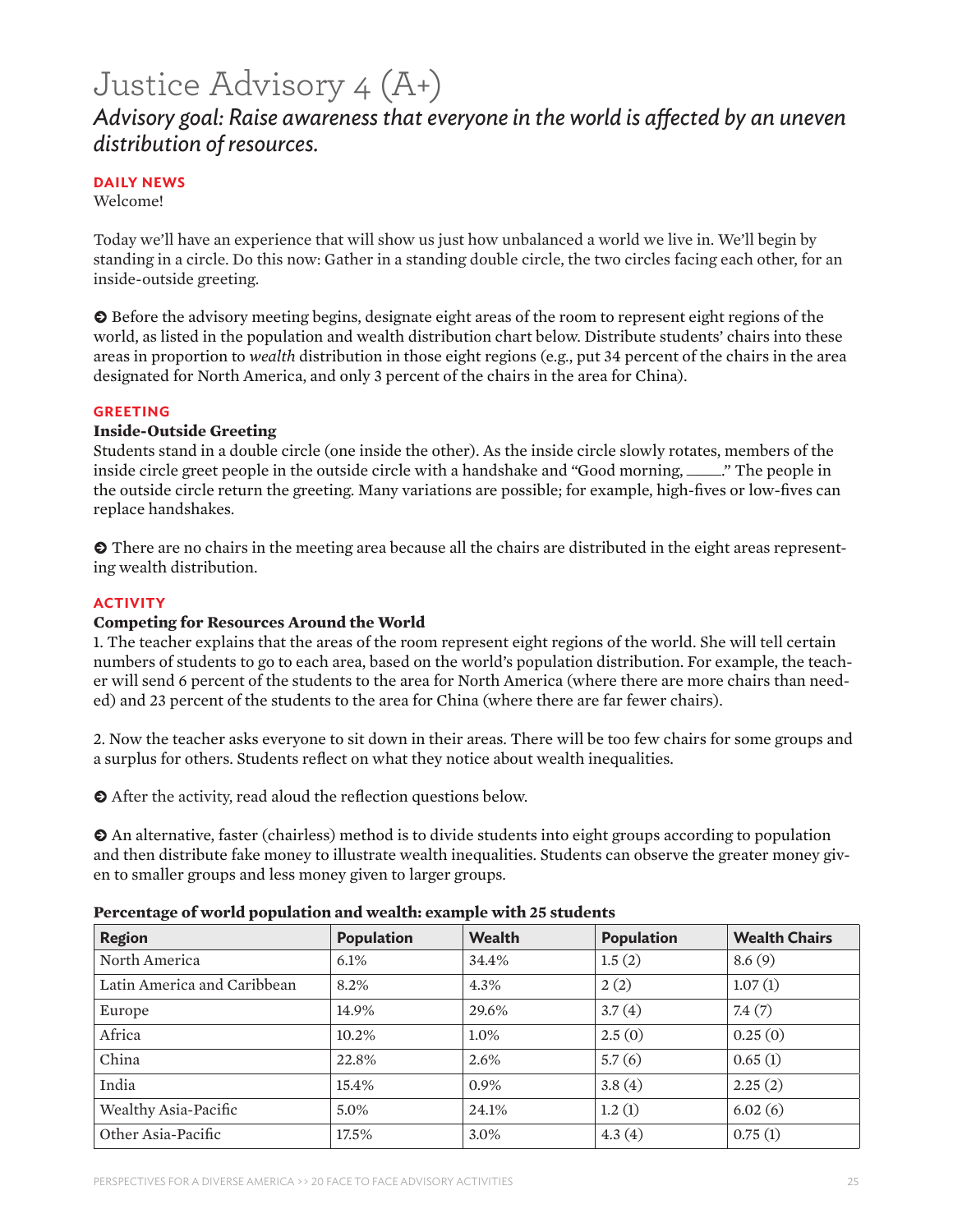#### **Reflection**

- 1. What do you notice about the way the world's population is distributed?
- 2. What do you notice about the way the world's wealth is distributed?
- 3. How might uneven distribution of wealth affect those who have more? Those who have less?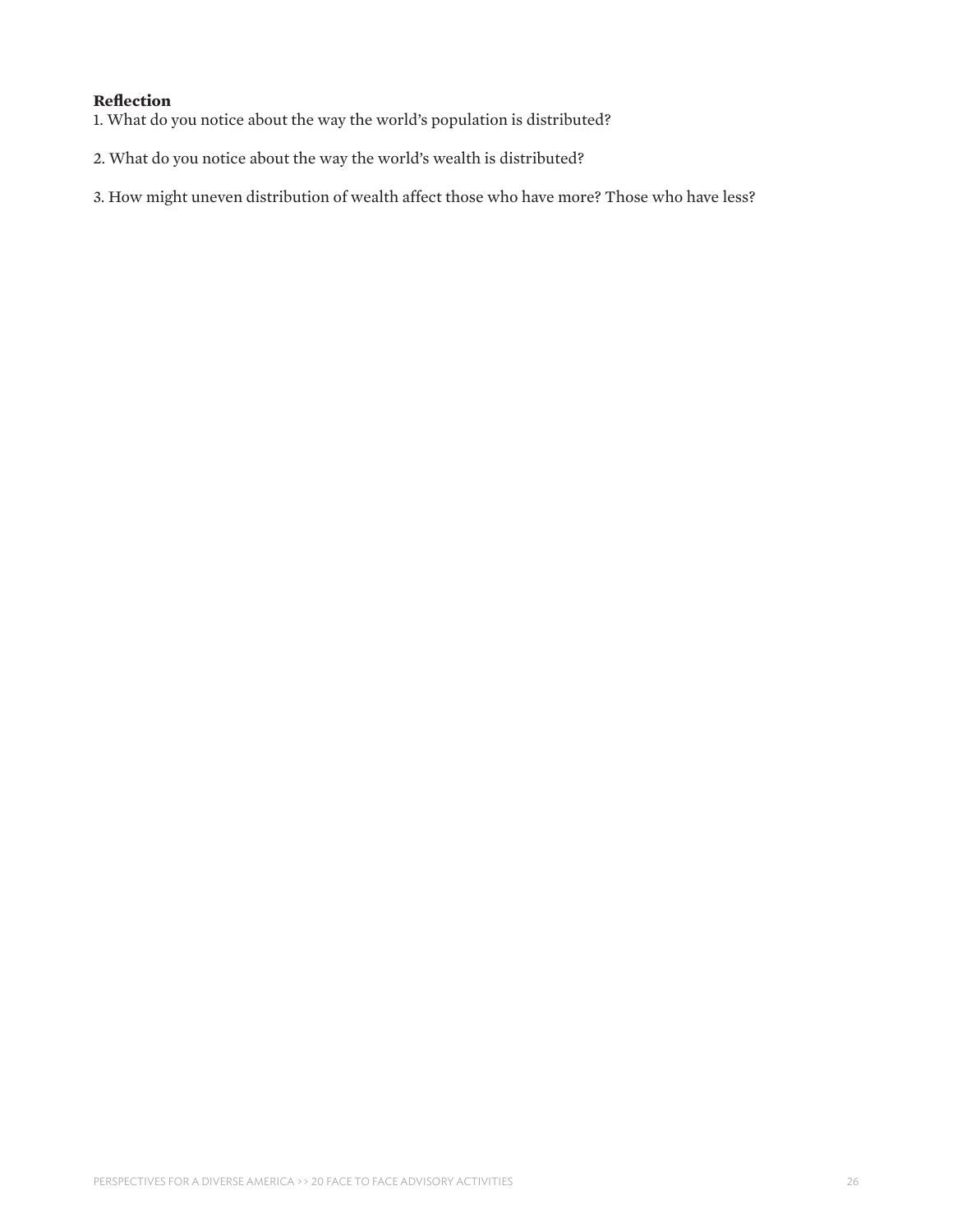# Justice Advisory 5 (A+)

*Advisory goal: Expand your view of yourself and others to be all that you and they might be, not just what you and they have been in the past.*

#### **DAILY NEWS**

Greetings, friends!

Even when we think we know someone, we can miss small but important changes he or she makes, day by day. It takes vigilance to guard against the "stereotype slide," the tendency to see someone else as unchanging. Today we'll all choose alter egos, and we might surprise each other!

#### **GREETING**

#### **Ball Toss Greeting**

The first person starts by greeting someone by name ("Good morning, Jake") and tossing a soft ball or beanbag to him. The person greeted responds in the same fashion ("Good morning, Roberto"), catches the object, greets another person ("Good morning, Miles") and then tosses it to him. He returns the greeting, and so on. Once someone has received and tossed the object, he puts his hands behind his back to signal that he has been greeted.

**k** Before playing, model and practice tossing appropriately. The objective is to play quickly and smoothly, without dropping the object, and not taking time to choose someone to greet. Make sure students say the name clearly *before* tossing the object, alerting the recipient.

#### **ACTIVITY**

#### **Secret Identity**

Students play in two teams, except for one student who becomes the announcer. Each team chooses a speaker. Every team member writes an "identity" or "alter ego" on a note card. The identity represents a part of herself that may be quite different from her public face. The identity may be expressed by naming a famous person with whom the student identifies, or it could be a general designation such as "movie star" or "circus performer." Team members give the cards to the announcer, who keeps the two team piles separated. The announcer reads an identity from Team B. Team A decides together which member of Team B might have chosen this identity as her alter ego and tells their speaker who they think it is. The Team A speaker says the guess chosen by the team. If the guess is correct, the person identified moves from Team B to Team A. Then Team A gets another chance, and they continue to guess the identities of people on Team B until they guess incorrectly. When an incorrect guess is made, the announcer reads an identity from Team A, and Team B gets to guess.

 $\odot$  After the activity, discuss the reflection questions below.

#### **Reflection**

Were you surprised by any of the alter egos chosen by your classmates? We tend to stereotype others, even our friends, family members, and classmates, thinking we know them thoroughly. Share about a time when someone you thought you knew well surprised you.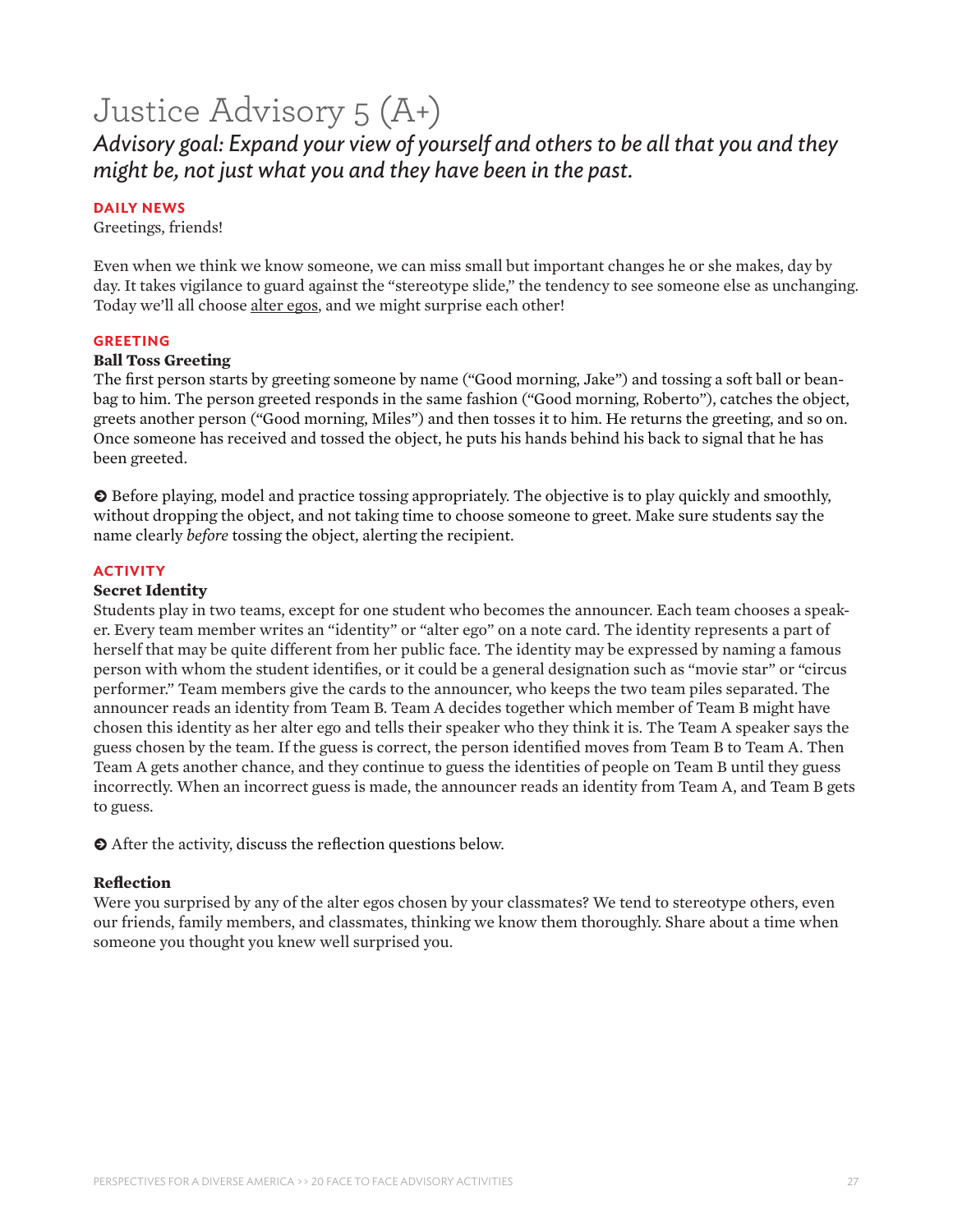# Action Advisory 1 (CPR) *Advisory goal: Become aware of how we speak to and treat one another at school.*

#### **DAILY NEWS**

Welcome, all!

Today we're going to begin investigating our school's culture and its language. On the continuum below, indicate with a mark your estimate of how often we (adults and students) use biased language here at our school. Biased speech includes offensive or hurtful words that demean people.

Rarely Many times a day

Pick up a copy of the Tracking Biased Speech Survey we will use to evaluate how much biased speech is going on in our school. Tomorrow we will tally our results.

#### **GREETING**

#### **Fist Tap Greeting**

Students greet each other around the circle silently or with "Good morning, \_\_\_\_\_," adding a gentle fist tap.

**k** You can also use the Fist Tap Greeting as a quick simultaneous partner greeting when time is short. Model and practice fist-tapping before beginning: Make a fist and then gently tap your partner's fist as "Good morning, \_\_\_\_\_" is exchanged.

#### **SHARE**

#### **Whip Share on Biased Speech Topic**

\_\_\_\_\_\_\_\_\_\_\_\_\_\_\_\_\_\_\_\_\_\_\_\_\_\_\_\_\_\_\_\_\_\_\_\_\_\_\_\_\_\_\_\_\_\_\_\_\_\_\_\_\_\_\_\_\_\_\_

Students show fingers, one to five, to indicate how often they hear students put down others in their school on a typical day: one finger for rarely and five for many times a day.

Each student offers a brief response; responses quickly "whip" around the circle. The teacher then discusses the Tracking Biased Speech survey with the class.

 $\odot$  Give students some examples to help them understand what is meant by biased speech:

- "You're so lame!"
- "You're acting like a girl!"
- "That's so gay!"
- "There go the nerds."
- "He's a Sped kid."
- "Another dumb jock."
- "You're a retard."
- "Let's ask the Asian—he'll fix it."
- "That looks really ghetto!"

 $\odot$  Ask students and then brainstorm: "How can you record an incident of biased speech if you don't have your form with you at the moment?"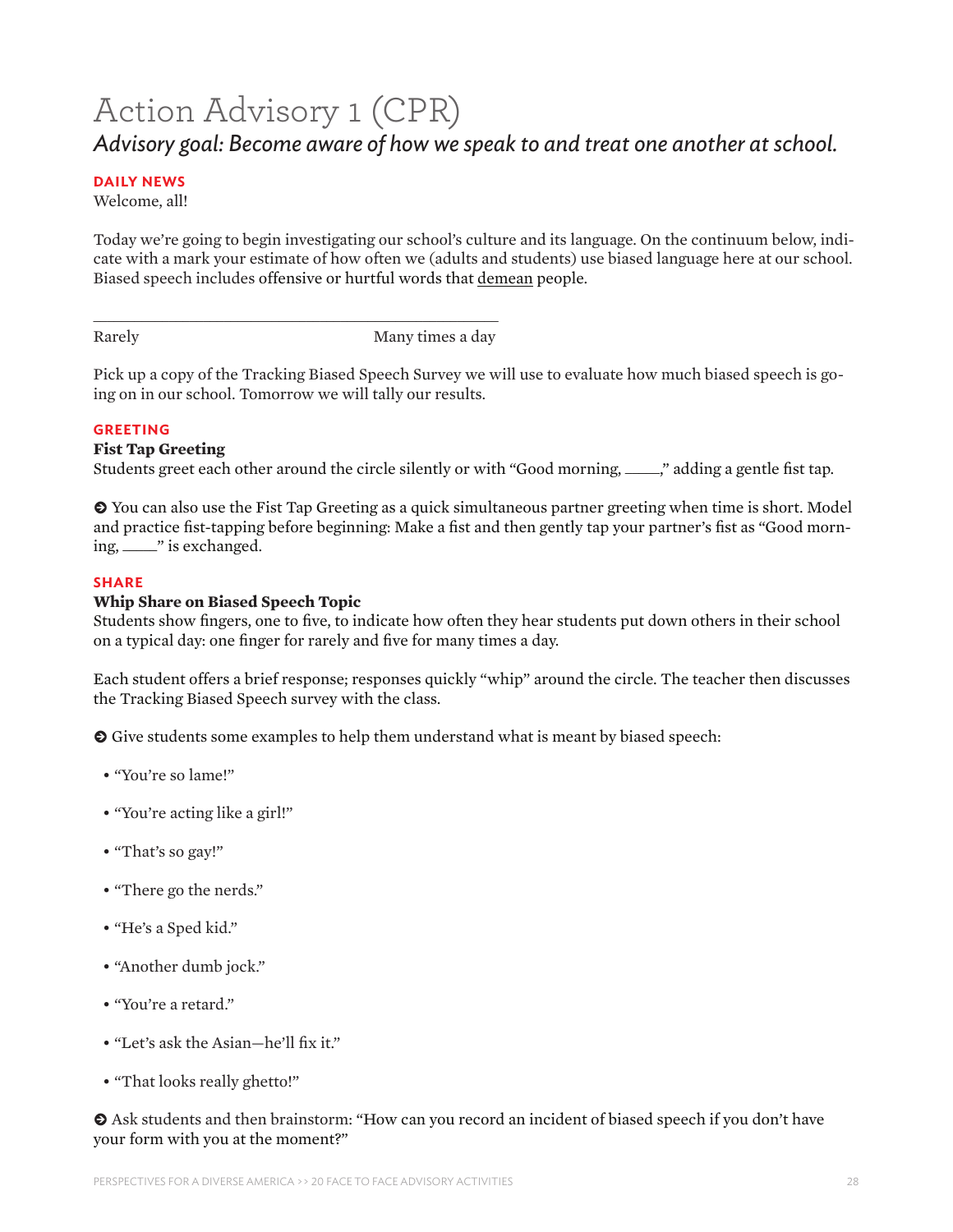#### **ACTIVITY**

#### **Zoom**

Students see how quickly they can say "Zoom!" around the circle. A student begins the activity by saying, "Zoom!" and turns his head quickly to a neighbor on either the right or the left. The neighbor passes the "Zoom!" to the next player and so on around the circle, as fast as the group can. A leader can time the "Zoom!" around the circle and challenge the students to go faster.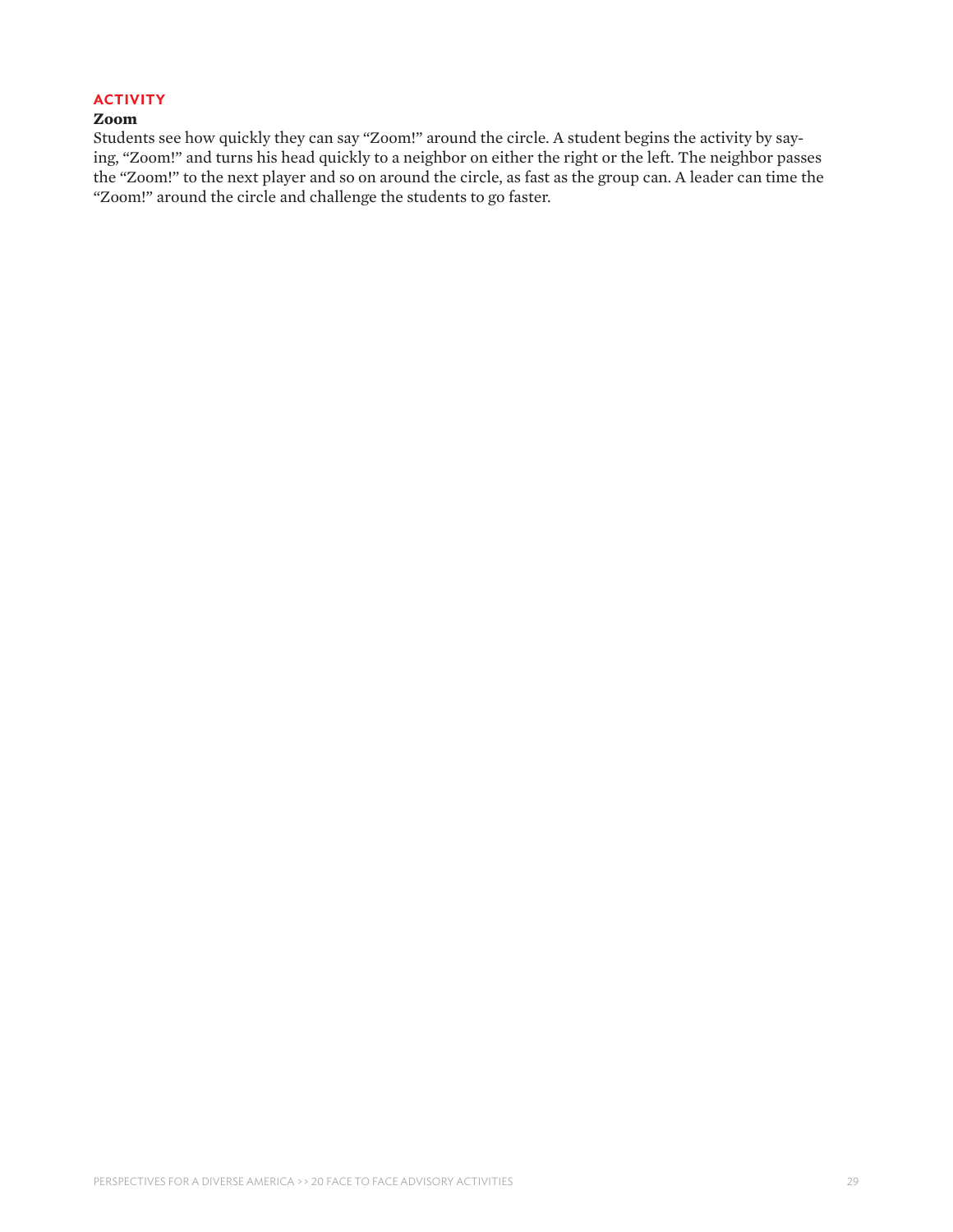# Tracking Biased Speech Worksheet

Definition of biased speech: prejudiced, offensive, hurtful words that demean or exclude people because of age, gender, religion, race and ethnicity, social class, sexual orientation or physical or mental traits.

During one full school day, listen carefully to the conversations around you: things said by students and adults anywhere in the school, including by you. Tally derogatory remarks you hear in any of the categories listed. *Do this privately*. Don't comment on the biased remarks—just record with a tally mark that you heard them.

| <b>CATEGORY</b>               | <b>TALLY</b> |
|-------------------------------|--------------|
| Race and Ethnicity            |              |
| Gender                        |              |
| Religion                      |              |
| Sexual Orientation            |              |
| Physical or<br>Mental Ability |              |
| Appearance                    |              |

On the back of this page, write down a couple of the biased statements you overheard. Discuss how you felt before, during and after doing the assignment. Also answer these questions:

1. Was any of the biased speech your own?

2. Was any of it language you sometimes use?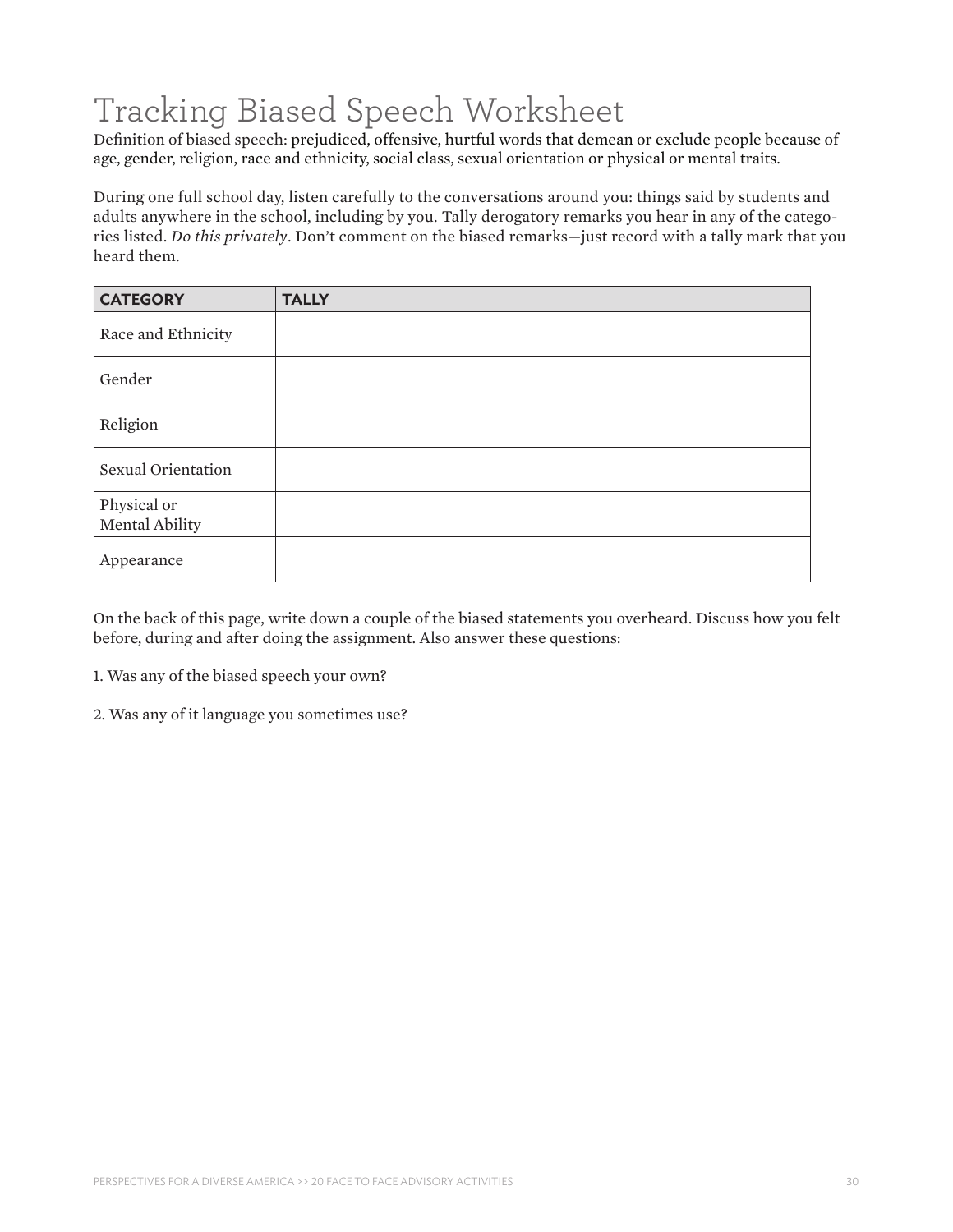# Action Advisory 2 (CPR)

### *Advisory goal: Become aware of the amount and nature of biased speech in our school.*

#### **DAILY NEWS**

Good morning, sociologists!

Today we'll compile the results of our surveys. Below is a chart about biased speech with the same headings as your Tracking Biased Speech survey forms. Do this now: Record your data on this master chart, and we'll see the results we got as a group. Make a tally mark for every comment you have heard under each category.

| Race and Ethnicity Gender | Religion | Sexual Orientation   Physical/Mental Ability   Appearance |  |
|---------------------------|----------|-----------------------------------------------------------|--|
|                           |          |                                                           |  |

 $\odot$  Have students organize their tally marks in clusters of five. If some do not know how to use tally marks, teach them.

#### **GREETING**

#### **Partner Greeting**

Students greet each other by shaking hands and saying, "Good morning, \_\_\_\_\_." Partner greetings are done in pairs, simultaneously, rather than sequentially around the circle in the usual style.

 $\odot$  This greeting format is useful when time is short or the risk level needs to be lowered.

#### **SHARE**

#### **Partner Share**

Partners discuss the results of their surveys on the frequency of biased speech and any specific examples they recorded. A whole-group tally and discussion of the data on the master chart follows the partner share. Volunteers share out any examples they collected. Students brainstorm in response to this question: "What might we say in response to biased speech that might shut it down or at least reduce its frequency?"

 $\bullet$  Possible responses to biased speech:

- "I don't think that's funny."
- "That's the kind of language that really hurts people."
- "I'm surprised to hear you talk like that—I don't think of you as a person who is so prejudiced."

Explain that these phrases allow people to speak up against bias in a simple, straightforward manner. Sometimes they may open a dialogue. Other times, they simply allow people to challenge bias and take a vocal stand against it. And they could draw a snide comment from the person being addressed.

 $\odot$  If many students did not collect data, you can tally whatever results you have, take one more day to tally and compile the results the next day.

 $\odot$  Keep your own tally. Add your results to the chart, and share language you heard in school.

#### **ACTIVITY**

#### **Yes!**

Students stand or sit in a circle and look around at each other's eyes. When eye contact is made, both players say, "Yes!" They then switch seats, high-fiving as they walk across the circle.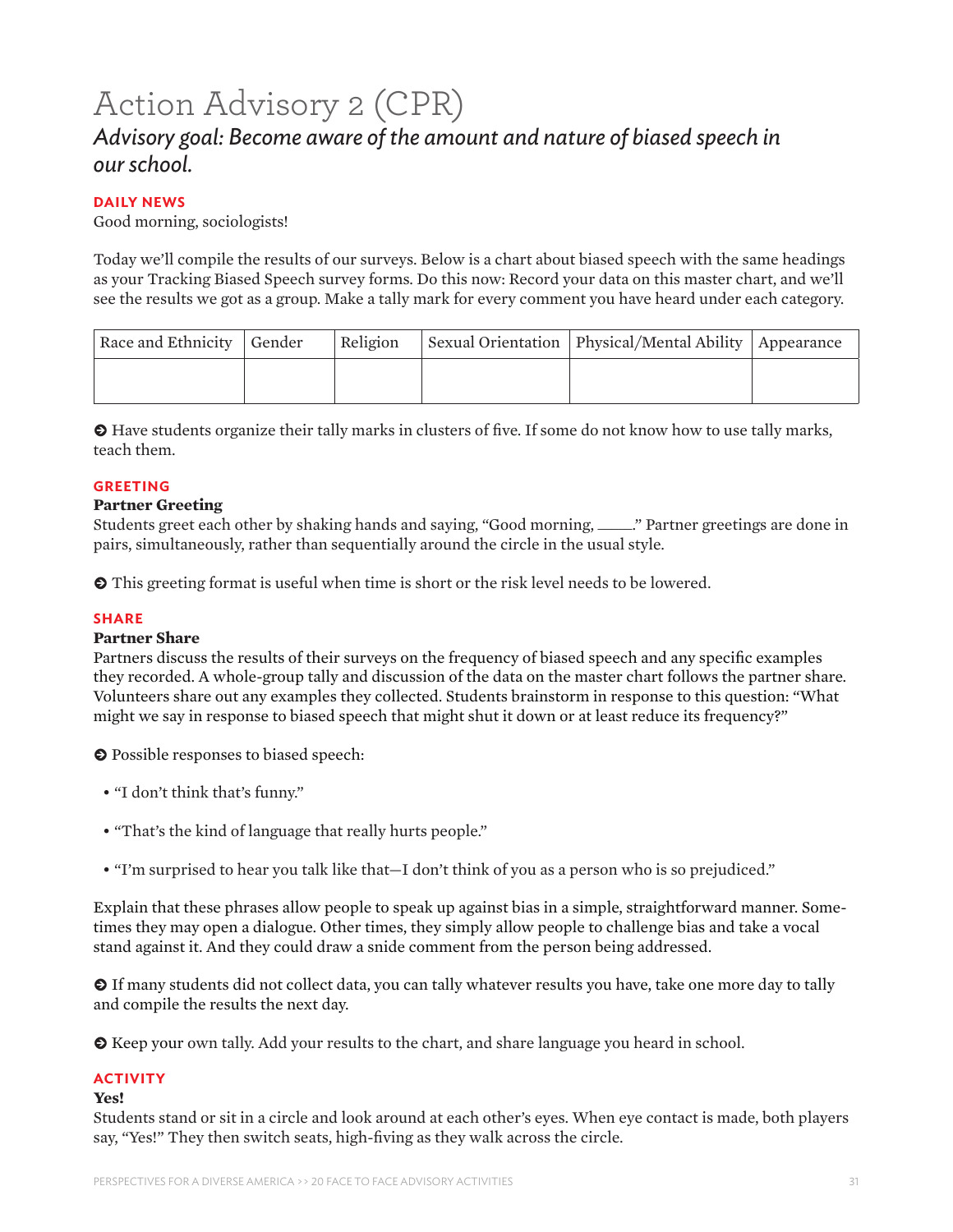# Action Advisory 3 (A+) *Advisory goal: Understand the courage and character needed to take a stand.*

#### **DAILY NEWS**

Welcome, friends!

Today we'll begin talking about what it takes to survive hard times, even atrocities, and come away with the courage and determination to help others.

#### **GREETING**

#### **Cambodian Greeting**

For a formal greeting, the greeter places her palms together with thumbs close to her chest and says, "Chum reap suor" (pronounced "choom reb suah") as she leans toward the person and lowers her head slightly. For an informal greeting that could translate into something like "How's it going?" she can simply say, "Suk sa bye" (pronounced "sook sah bye") with no hand gesture or bow.

 $\bullet$  Do not permit disrespect. The gesture in the formal greeting is a small bow toward the person being greeted; it shows respect and friendliness. You can introduce the formal greeting by saying that you know everyone can do this respectfully. The informal greeting does not include the gesture. Choose the one your students can handle.

#### **ACTIVITY**

#### **Arn Chorn-Pond, Cambodian Genocide Survivor, and Moments of Courage**

The teacher reads the Arn Chorn-Pond resource to students. After the partner reflection, the teacher introduces the Moments of Courage project.

#### **Arn Chorn-Pond**

The Khmer Rouge was a political and military regime that controlled Cambodia with immense cruelty from 1975 to 1979. During its reign, more than 1.5 million Cambodian men, women and children were murdered. Millions of Cambodians fled to refugee camps just over the border, in Thailand, where they lived in fear and hunger for years. Arn Chorn-Pond's family was murdered in a Khmer Rouge death camp when Arn was nine years old. Of the 500 children in the camp, only 60 survived. The Khmer Rouge forced Arn to undress the children and hold their hands as they killed them. Arn finally escaped. He survived on his own in the jungle for a time, and then got to a refugee camp in Thailand. Eventually, he was adopted by an American couple and moved with them to New Hampshire, where he graduated from high school. But he was haunted by dreadful memories. The fact that he had survived when so many had died depressed him. In 1984, Arn co-founded Children of War, dedicating his life to ending the suffering of children who survived the Khmer Rouge nightmare. He has helped Cambodian youth in Cambodia and in the United States and has also worked to preserve Cambodian traditional music.

**k** Optional: Listen to Arn Chorn-Pond ([facinghistory.org/video/arn-chorn-pond-everyone-has-story](http://www.facinghistory.org/video/arn-chorn-pond-everyone-has-story)) on the Facing History and Ourselves website (10 minutes).

#### **Reflection**

Partners, discuss as many of these questions as you have time for. Be sure to include question 4: It is the beginning of a project in which your group gathers your thoughts, memories and observations about moments of courage when people take a stand against prejudice and for justice.

1. How might the saying "What doesn't kill you strengthens you" apply to Arn's life? What qualities does Arn exhibit that probably helped him survive his ordeal?

2. Do you know someone who survived hard times and helped others? Have you?

3. If Arn had come to your school when he left Thailand, would you have gone out of your way to be his friend? Why or why not?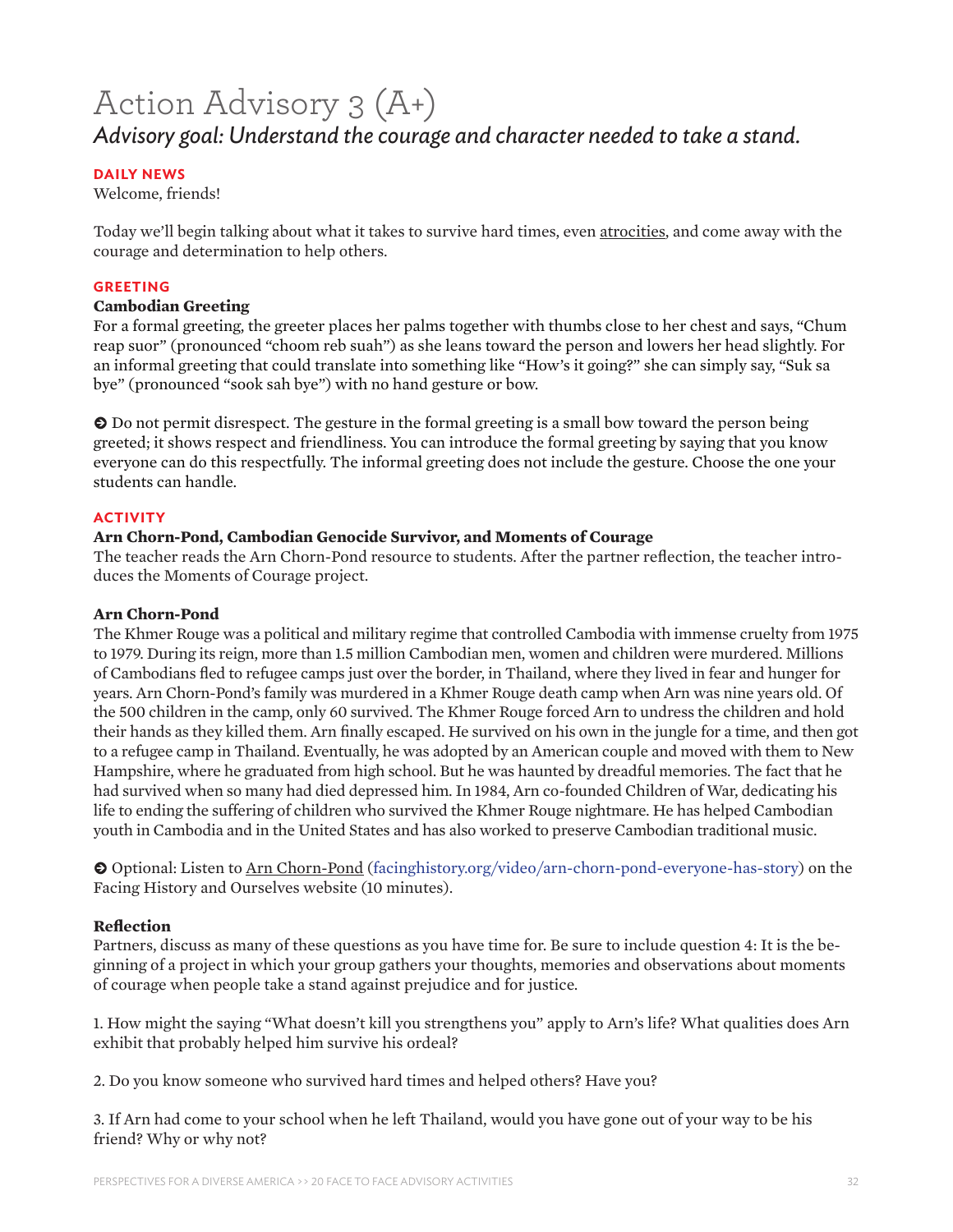4. Describe any courageous acts you have witnessed, heard about or done yourself, recently or in the past. Using an index card for each act, record three facts. Here are some questions to help you:

- Who took the action? (Identify the person in some way: name, age, gender or relationship to you.)
- Where did you witness the event?
- What happened?
- What were your thoughts and feelings about it at the time?
- Do you think you could do this yourself?

#### **Moments of Courage Cards**

While students read and interact with the Daily News message for the next week or so, the teacher should give them time to record on note cards moments of courage they experienced recently or remember from the past, in school or elsewhere. The teacher collects these cards as students write them by having students drop them in a box next to the Daily News.

 $\bullet$  Before this advisory meeting, write down on note cards moments of courage you have witnessed, heard about or done yourself. Read your cards to students to help them understand the purpose and method of this project. Point out that small acts are important, too, like smiling at a stranger or sitting next to someone who's alone at lunch and starting a conversation.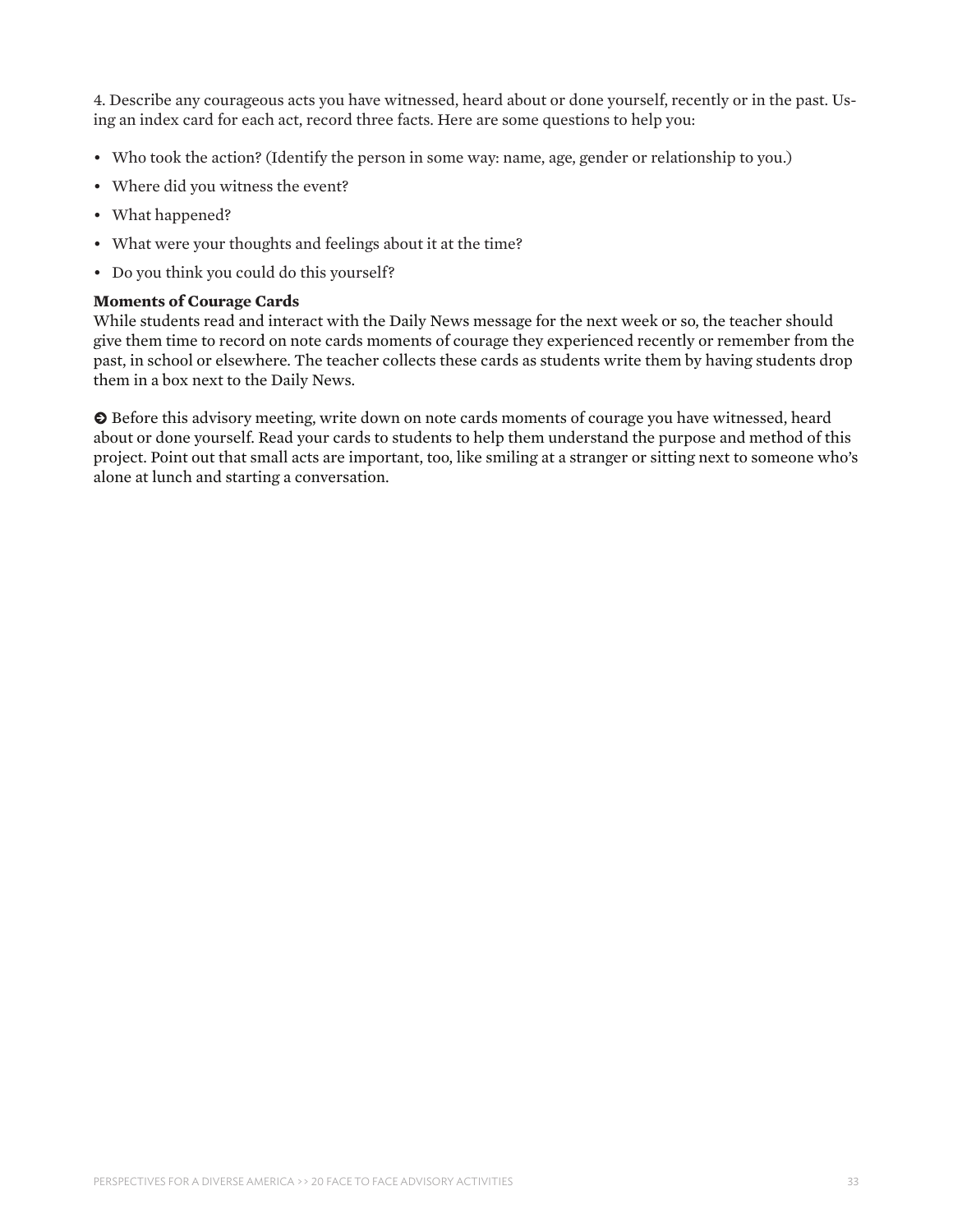# Action Advisory 4 (CPR) *Advisory goal: Become aware of people who take a stand.*

#### **DAILY NEWS**

Good morning, storytellers!

Today we'll share the Moments of Courage we have been collecting, and we'll hear stories collected by other people.

 $\odot$  Be sure to wait to do this advisory until each student has had a chance to record at least one moment of courage. See Action Advisory 3 for the start of the project.

#### **GREETING**

#### **High-Five Greeting**

Moving in sequence around the circle, students greet each other with a high-five. For example, Roxanne greets Arie with "Hi, Arie" and a high-five. Arie replies in the same way.

#### **SHARE**

#### **Moments of Courage Share by Teacher**

The teacher reads aloud a few of the moments of courage cards collected so far. She then acknowledges students for contributing to the project and points out that acknowledging such acts is a way of speaking up.

#### **ACTIVITY**

#### **Giraffe Stories**

The teacher shares the following with students: "From students who speak up when someone is being bullied to young people who establish organizations to reduce the violence that cultural hatred breeds, there are young people who take action instead of walking away. The Giraffe Heroes Project honors risk-takers—ordinary people who 'stuck their necks out' for what was right, in the U.S. and around the world."

#### **Distribute Giraffe Stories**

Before the advisory meeting, the teacher copies and cuts apart the 10 stories below. For the activity, the teacher divides the class into 10 groups and gives one story to each group. After deciding how they want to do it (in unison or one reader at a time) each group reads aloud the description of their "giraffe."

 $\odot$  If you need more giraffe stories, you can find them at the Giraffe Heroes Project website (<http://www.giraffe.org>).

#### **Giraffe Heroes Project Stories**

1. Sarah Cronk was a high school cheerleader when she decided to create a more inclusive cheerleading squad in her school. Her brother was excluded from many activities because he was on the autism spectrum, and this made her aware of the outsider status of students with disabilities. The Spartan Sparkles cheerleading team now includes 10 cheerleaders with disabilities. Her goal is to start 100 inclusive cheerleading squads through her organization, the Sparkle Effect.

2. Eric Love was a college student when he led protests against white supremacist rallies and worked to make Martin Luther King Day a state holiday in Idaho. He also spoke publicly against homophobia at a rally and lost some support by doing so, but he continued his anti-bias stand.

3. Tammie Schnitzer, Sarah Anthony, Wayne Inman, Margaret Macdonald, Brian Schnitzer and Keith Torney all responded to intimidation from anti-Semitic Aryan supremacists in Billings, Mont., by showing solidarity with Jewish families at Hanukkah time. Like the Jewish families, they all put menorahs in their windows, despite the possibility that their homes might become targets of the bigots.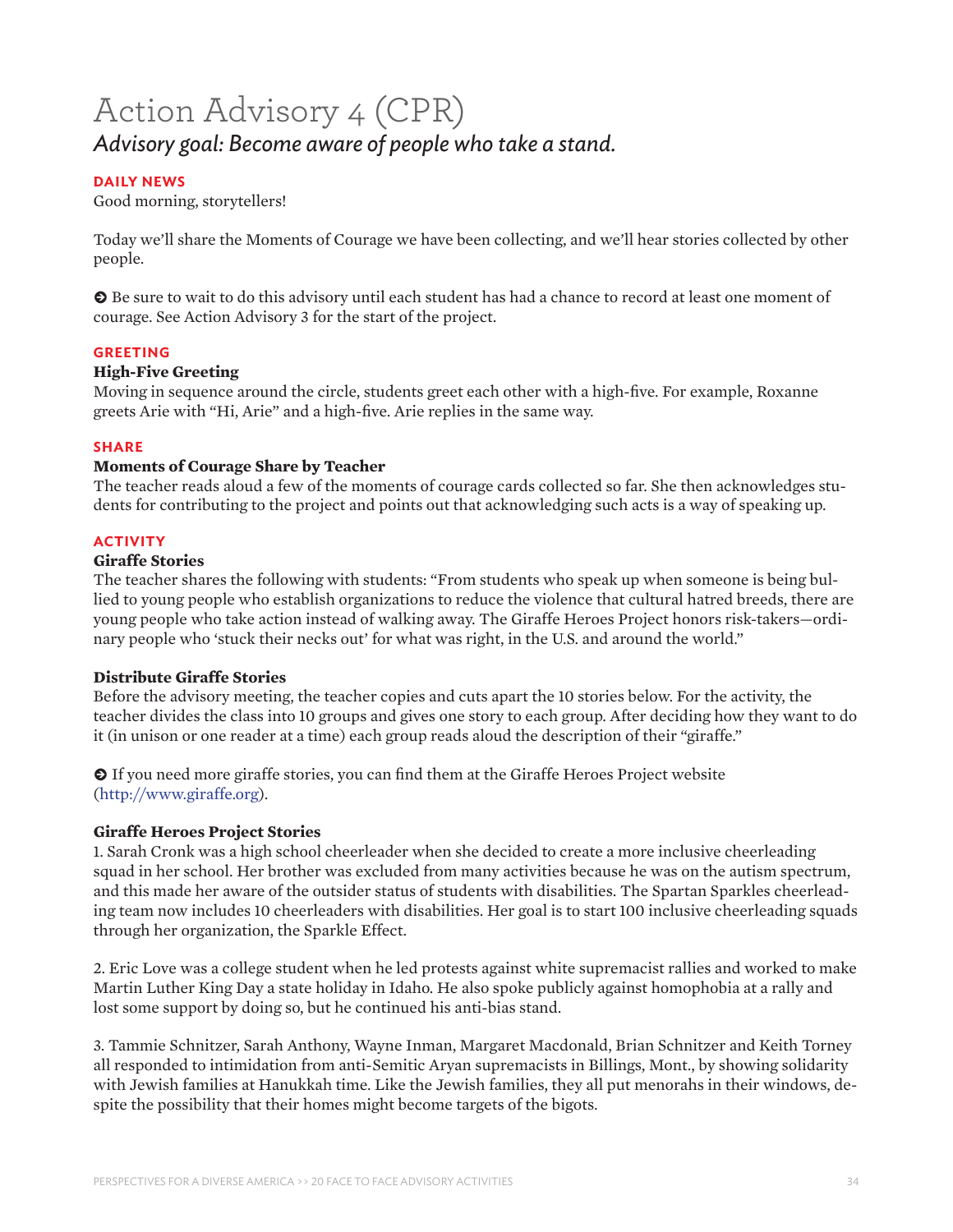4. Cheryl Perara, of Toronto, Canada, was inspired as a teenager to work to protect children being used as sex slaves in countries around the world. Cheryl founded OneChild, run by youth working to stop commercial sexploitation of girls and boys.

5. Desiray Bartak wanted all kids who have been sexually abused to know they could stand up for themselves, so she went public about being abused by a relative. She convinced a high-profile attorney to bring a suit for damages against her abuser, and she won. Despite harassment from her classmates, Desiray continued to speak out and founded a support network for abused kids.

6. John DeMarco was 13 when he reported a neighbor for painting "racial" epithets on a home in his neighborhood—a home that a black family was considering buying. Neighbors objected to John's action, but he persisted and testified against the perpetrator, who was convicted.

7. Ernesto Villareal was a star high school football player who took a stand to stop racist taunts at football games. He risked his spot on the team by organizing Latino players to boycott football practice. The action stopped the name-calling.

8. Franklin McCabe III, a Navajo/Sioux teenager in Parker, Ariz., used a music and light show he created in seventh grade to speak out against substance and alcohol abuse at Native American social events.

9. Roosevelt Johnson, a high school student in Selma, Ala., founded a local chapter of 21st Century Leadership, an organization that enlists gang leaders in confronting racism. He also helped pressure slumlords to improve housing and established study groups, peer counseling and voter registration drives.

10. Alberto Esparaze took a stand to use his time and knowledge to help others. He created programs that help especially poor people and minorities in Arizona improve their lives.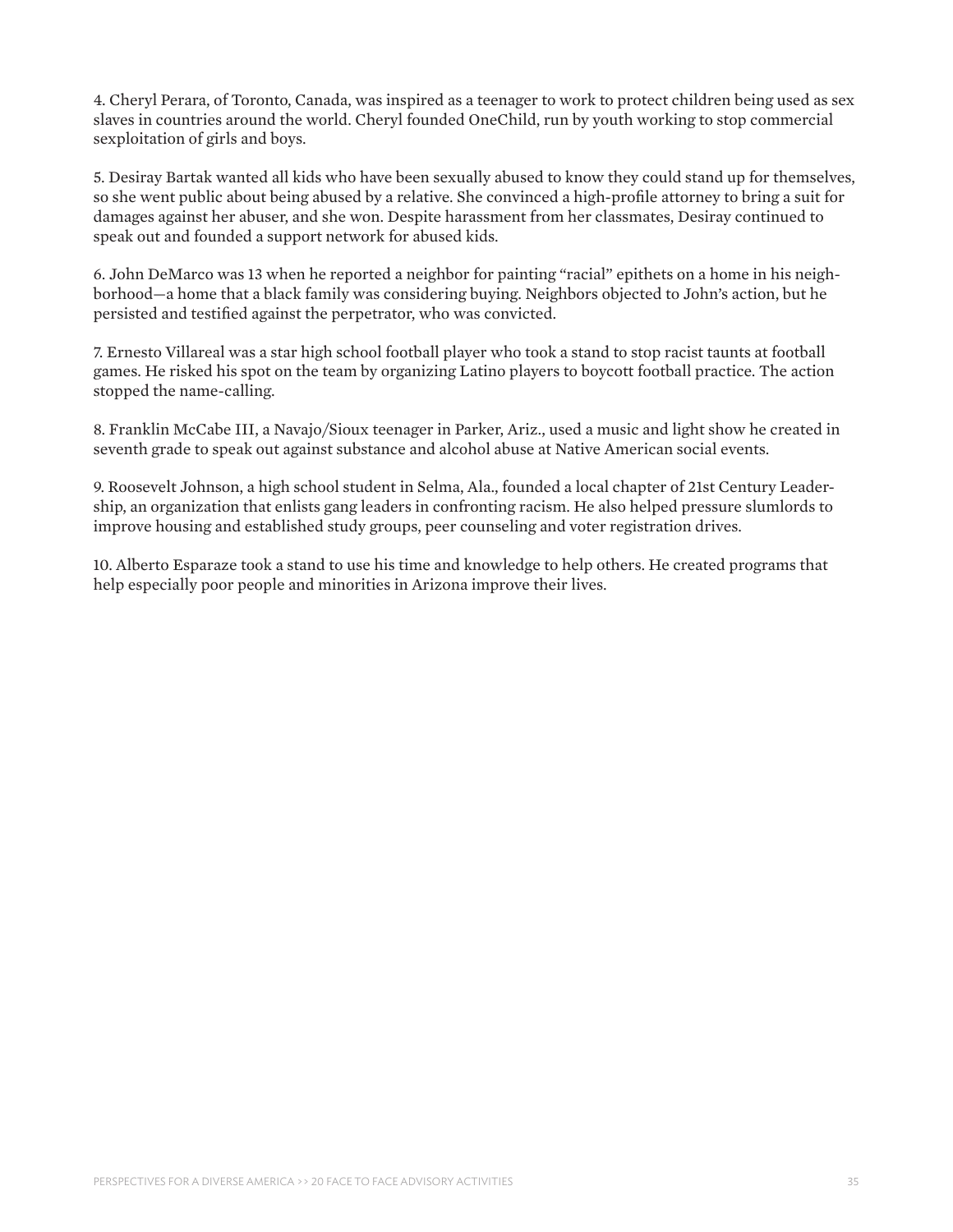# Action Advisory 5 (CPR)

### *Advisory goal: Imagine yourself intervening on behalf of the target in a situation of bias or discrimination.*

#### **DAILY NEWS**

Welcome, walkers!

Today we'll see how many ways we can dream up to walk across the circle and greet each other. After the Let Me See Your Walk Greeting, we'll discuss spreading the word about people who have had the courage to stick their necks out for others.

#### **GREETING**

#### **Let Me See Your Walk Greeting**

The first student pantomimes doing something he enjoys (e.g., playing ball, operating a video game, eating) as he walks across the circle to another student. He greets her and asks to see her "walk." She returns his greeting, they exchange places, and she pantomimes a favorite activity as she crosses the circle to another student. This is repeated until all have been greeted.

Here is an example: Ted enjoys baseball, so he mimes swinging a bat as he walks across the circle to Shalana. He says, "Good morning, Shalana. Let me see your walk." Shalana replies, "Good morning, Ted. Watch this!" and crosses the circle pretending to paint. Shalana then continues her walk and greets another student.

#### **SHARE**

#### **Partner Share**

Students discuss ways the group might publicize the Moments of Courage (e.g., create a hall display, write a letter to the principal, send a letter to the editor, or create a presentation for another advisory group or for an assembly). Volunteers share out ideas.

 $\bullet$  Optional: Determine if the group wants to share courageous moments with others. If so, pursue the possible ideas presented.

#### **ACTIVITY**

#### **Count Up (Team-Building Activity)**

Students count to 10 as a group. Only one person may speak at a time, and students blurt out numbers without following a pattern or sequence to help them take turns. If more than one student says a number at the same time, the group starts from one again.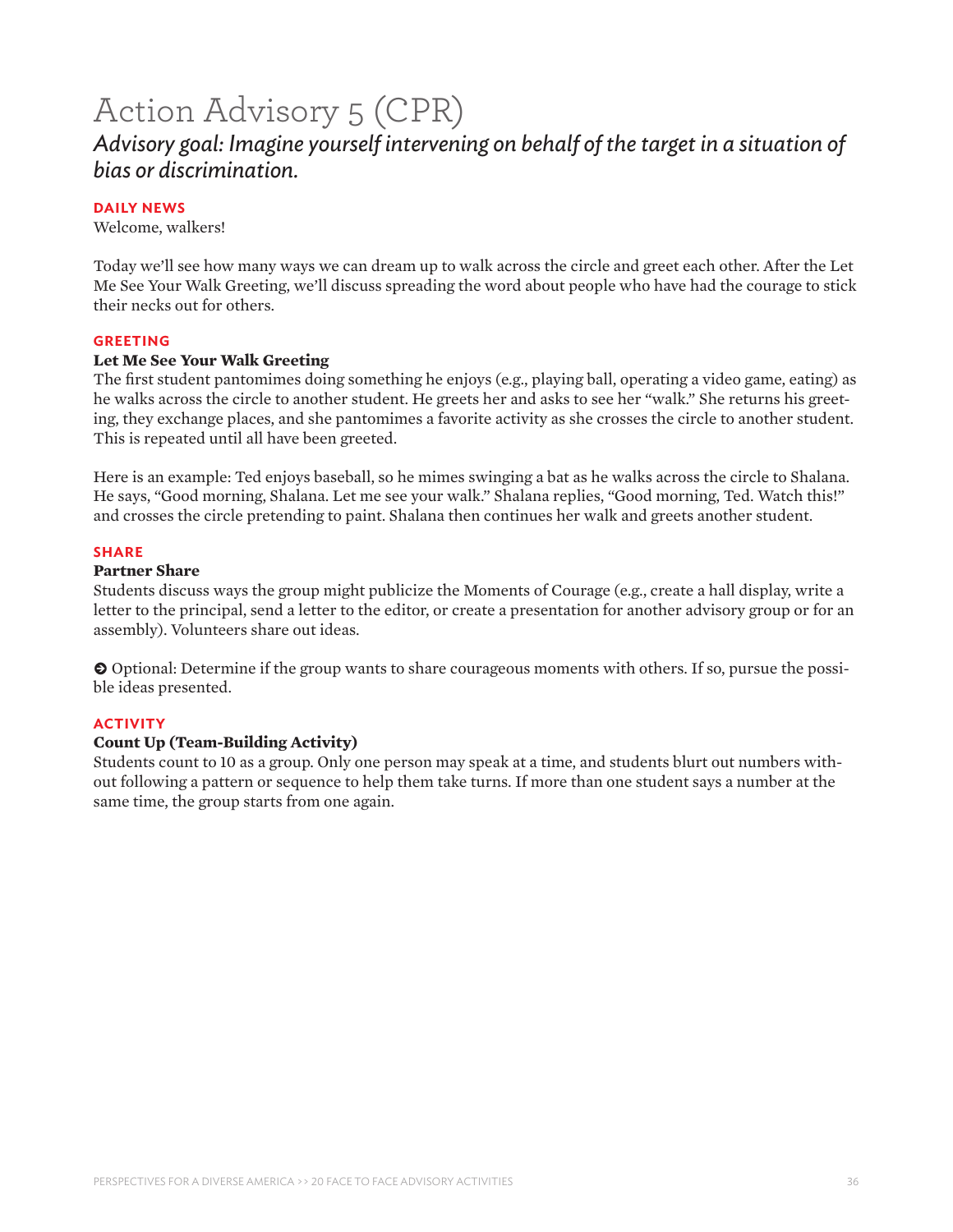### Advisory FAQS *Want to know more about leading advisory activities?*

#### **Q. What can I do to encourage students who aren't participating?**

Build trust. Students must feel safe and included. Everyone needs to give and receive a friendly greeting, with eye contact and a pleasant manner, with no one left out. Try playing cooperative games (see DevelopmentalDesigns.org for many greetings and games that adolescents enjoy). *The Advisory Book* has an appendix of dozens of games that help bring adolescents together, and *Face to Face Advisories: Bridging Cultural Gaps in Grades 5-9* includes a section on community-building advisories. It describes in detail 15 meetings to build the trust and connection that facilitates open, honest conversations about culture and bias.

#### **Q. What if students misbehave during meetings and don't respect the rules and/or others?**

Chapter 1 of *The Advisory Book* includes a section on establishing a healthy social climate in advisory by establishing rules, practicing routines and responding to rule-breaking. Corrections are made in a democratic and respectful manner that preserves the feeling of community while addressing misbehavior.

#### **Q. What if an activity seems inappropriate for my students?**

Skip it or adapt it. You are the best judge of what they are ready for and what is right for them developmentally. Use your judgment, but preserve the basic sequence of meetings, which are designed to build upon one another.

#### **Q. Why are some words underlined in the Daily News messages?**

The underlined words are often relevant to the day's conversation; most are meant to stretch adolescent vocabularies and perhaps bridge cultural differences.

#### **Q. I'm a high school teacher. Are these meetings appropriate for 15-to-18-year-olds?**

The content of these meetings is definitely appropriate for older students and even for adults (you might try out a few of the meeting activities at a staff meeting). Although high school students may resist participating in games, if you can get them past the "I'm too mature for that kid stuff" attitude, they will probably enjoy them.

Need more information? Check out this special *Face to Face Advisories* excerpt [\(originsonline.org/develop](http://originsonline.org/developmental-designs/support-face-face-advisories-selection-teachingtoleranceorg)[mental-designs/support-face-face-advisories-selection-teachingtoleranceorg](http://originsonline.org/developmental-designs/support-face-face-advisories-selection-teachingtoleranceorg)) for the Teaching Tolerance advisory selection.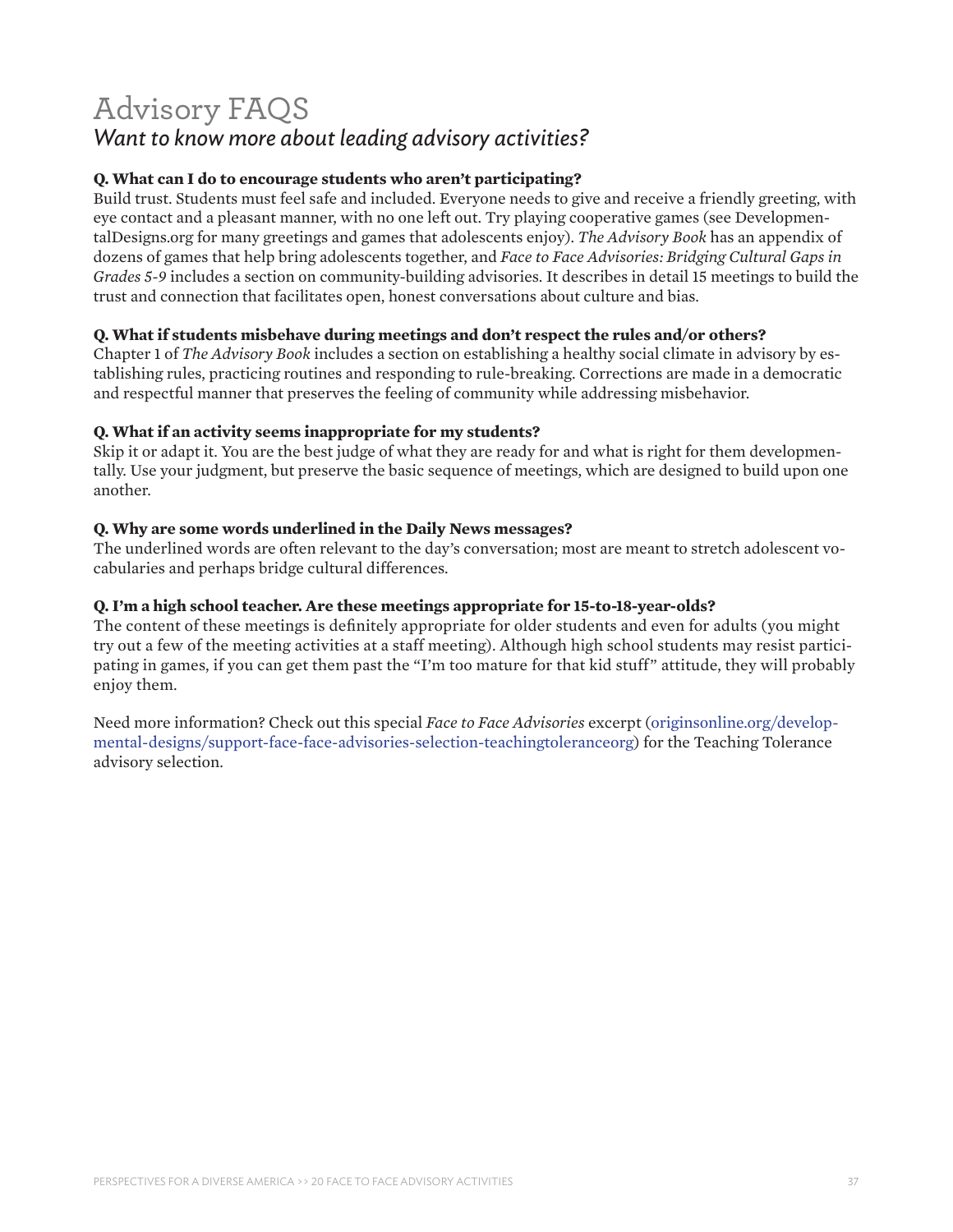### Advisory Best Practices *Developmental Designs Advisory Best Practices*

The *Developmental Designs* approach recognizes that schools have complex cultures. And in order to create healthy, empowering school climates, educators must examine the entire system: curriculum, instruction, materials and equipment, and the adult community. This approach directs efforts toward the social emotional climate of the system, considering the quality of relationships among staff, among students, and between students and staff.

The following practices in advisory meetings support an integrated, comprehensive approach to creating a school climate that calls for each person to be respected and valued.

#### **Goals and Declarations**

Ensure that everyone in the advisory, including the teacher, declares a personal stake in the group. Ask "If things went really well for you in this advisory, what would it look like? What is the best outcome for you personally that you can imagine?" Then have each person convert the answers to those goals into declarations: *I will personally do \_\_\_\_\_\_\_\_\_\_ in advisory to make [my goal] happen.*

#### **Social Contract**

Create an agreement among all the stakeholders in the advisory that draws from the group's personal goals and binds the advisory community to rules for respect for all individuals and cultures.

#### **Modeling and Practicing**

Model and practice the routines and activities of the advisory so that students know the expectations and competencies essential to their success.

#### **The Loop**

Follow a two-step reflective process that includes thoughtful planning of activities and assessment afterward of the content and the process, the ideas and opinions generated in the activity, and how they relate to students' own lives and opinions. The Loop helps students develop well-founded ideas.

#### **Empowering Language**

Ensure that self-expression by students and teachers respects guidelines to ensure that communication in advisory is respectful of many points of view, never debasing.

#### **Pathways to Self-control**

Guide students to be both authentic and respectful. If they disrupt the community, provide techniques for correction that maintain the individuality and dignity of the rule-breaker.

#### **Collaborative Problem-solving**

Teach students to make decisions through a consensus process that includes everyone.

#### **Power of Play**

Help your advisory community bond with games that ensure no one is left out.

#### **Practices for Motivating Instruction**

Give everyone opportunities for leadership and self-direction during meetings. Conversations should be relevant to students' home and neighborhood lives, and activities should be designed to appeal to many learning styles.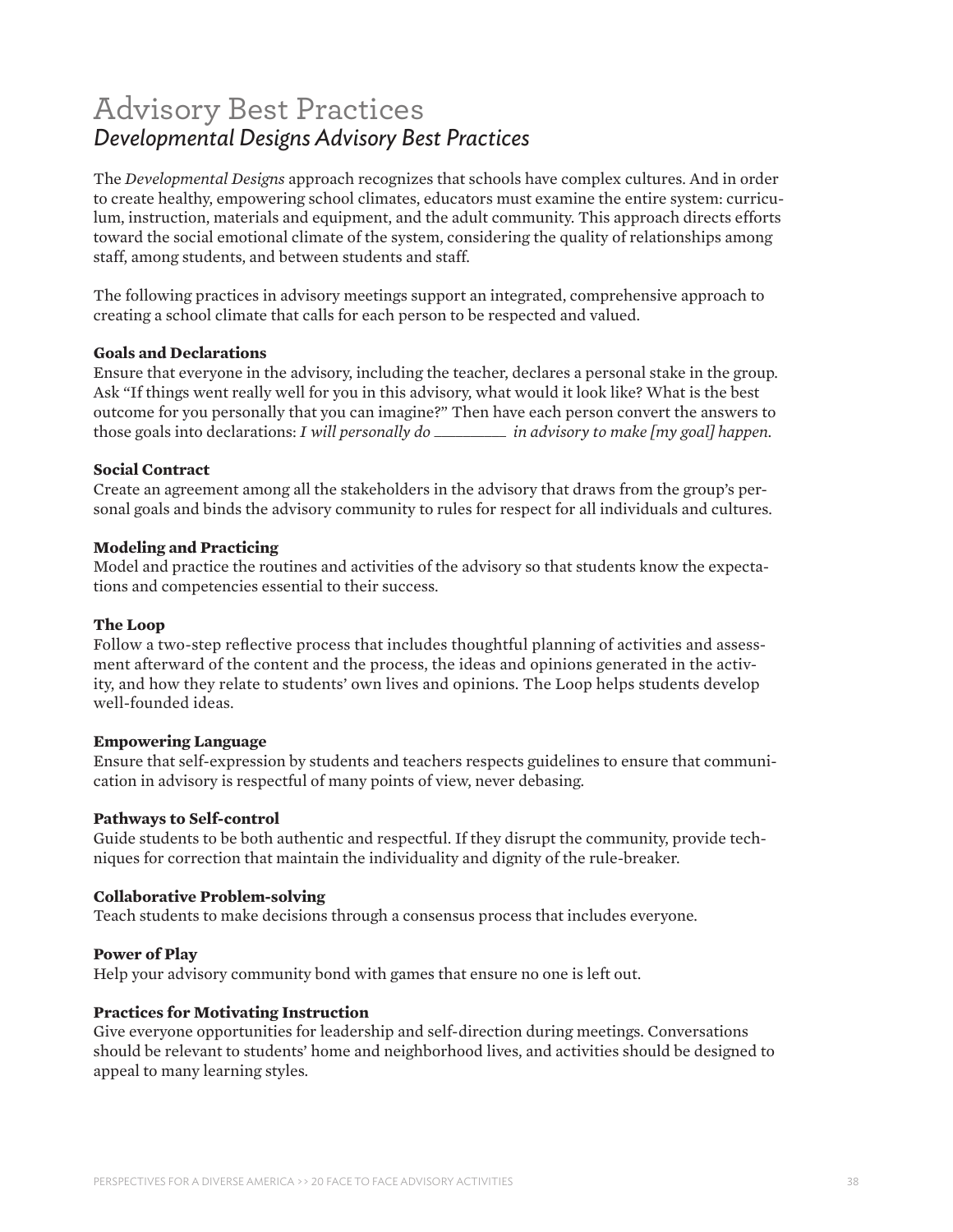# Advisory Acknowledgements *Our thanks to the Origins Program for the use of these advisory activities.*

#### **THE ORIGINS PROGRAM AND THE** *DEVELOPMENTAL DESIGNS* **APPROACH**

*Face to Face Advisories* is The Origins Program's (TOP) latest effort in accomplishing its mission "to promote an equitable and humane multicultural society through quality education for all." The Origins Program, a nonprofit based in Minneapolis, Minn., has worked with educators since 1979, providing school residencies in cultural understanding through the arts, as well as workshops, consulting and publications to create open, equal and connected school environments in grades K-12 in 45 states. In 2004, TOP created the *Developmental Designs* approach for advancing social emotional and academic growth in adolescents.

#### **LEARN MORE, DIG DEEPER**

These 20 advisory meetings on culture and bias provide a taste of the more than 125 meetings described in detail in *Face to Face Advisories*. The book provides the tools you need to guide conversations about culture that will take students from initial exchanges about their cultures to an understanding of the interconnectedness of everyone on our planet, the terrible price we have paid for bigotry, the realization that change is not only possible but inevitable, and opportunities to direct change toward justice and equality for all.

Explore the book at The Origins Program bookstore [\(originsonline.org/bookstore/face-face-advi](http://originsonline.org/bookstore/face-face-advisories)[sories\)](http://originsonline.org/bookstore/face-face-advisories), including excerpts from six chapters.

#### **LEARN MORE ABOUT THE** *DEVELOPMENTAL DESIGNS* **APPROACH BEHIND** *FACE TO FACE ADVISORIES*

*The Advisory Book*—Begin every day productively for all students, and build inclusive classroom communities where students are engaged and successful in their learning and develop the social skills for responsible independence [\(originsonline.org/bookstore/advisory-book-revised-edi](http://originsonline.org/bookstore/advisory-book-revised-edition-0)[tion-0\)](http://originsonline.org/bookstore/advisory-book-revised-edition-0).

*Classroom Discipline: Guiding Adolescents to Responsible Independence*—Create a classroom climate for student growth. Explore this practical guide for building relationships with students, setting goals, creating rules and practicing them, redirecting and problem-solving when students break the rules, and engaging students in learning (http://[www.originsonline.org/bookstore/class](http://www.originsonline.org/bookstore/classroom-discipline)[room-discipline](http://www.originsonline.org/bookstore/classroom-discipline)).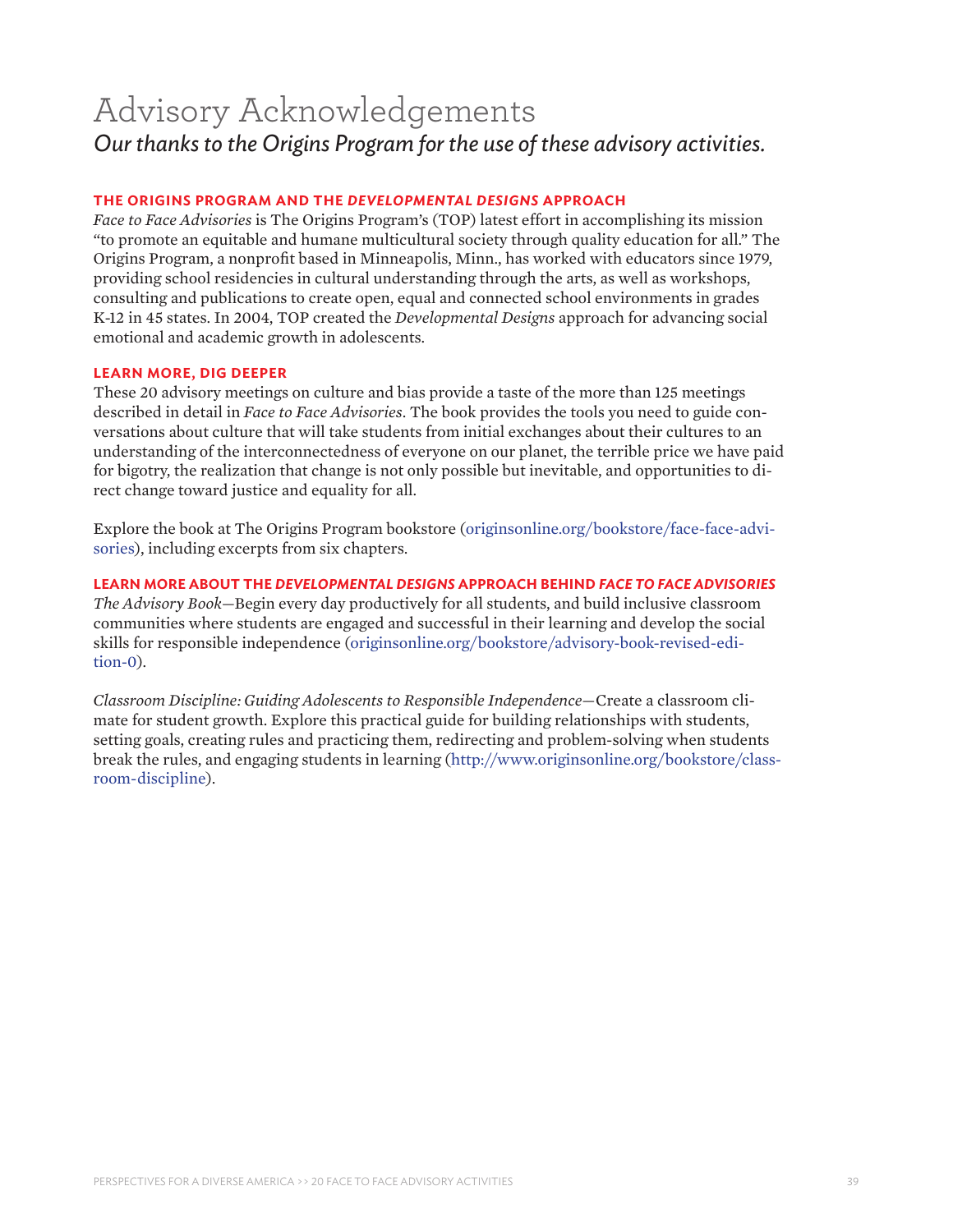# Acknowledgments

Author Linda Crawford Project Manager Emily Chiariello

#### **TEACHING TOLERANCE**

Director Maureen Costello Senior Manager, Teaching and Learning Sara Wicht Managing Editor Alice Pettway Teaching and Learning Specialists Emily Chiariello, June Christian Associate Editors Monita Bell, Adrienne van der Valk New Media Content Manager Annah Kelley Program Associate Michele Lee Fellow Steffany Moyer Administrative Assistant Bridget Strength

#### **DESIGN**

Design Director Russell Estes Designer Sunny Paulk

©The Origins Program, 2013. Reprinted with permission. Excerpted from *Face to Face Advisories: Bridging Cultural Gaps in Grades 5-9*, by Linda Crawford. Go to www.originsonline.org for more information.

Origins is a nonprofit, educational organization with a mission to promote an equitable and humane multicultural society through quality education for all. Origins is the sole provider of the Developmental Designs approach for advancing social, emotional, and academic growth in adolescents. Through books like *Face to Face Advisories*, workshops, consulting, and other publications, the approach provides highly practical strategies for increasing student engagement, self-management, and connection to school.